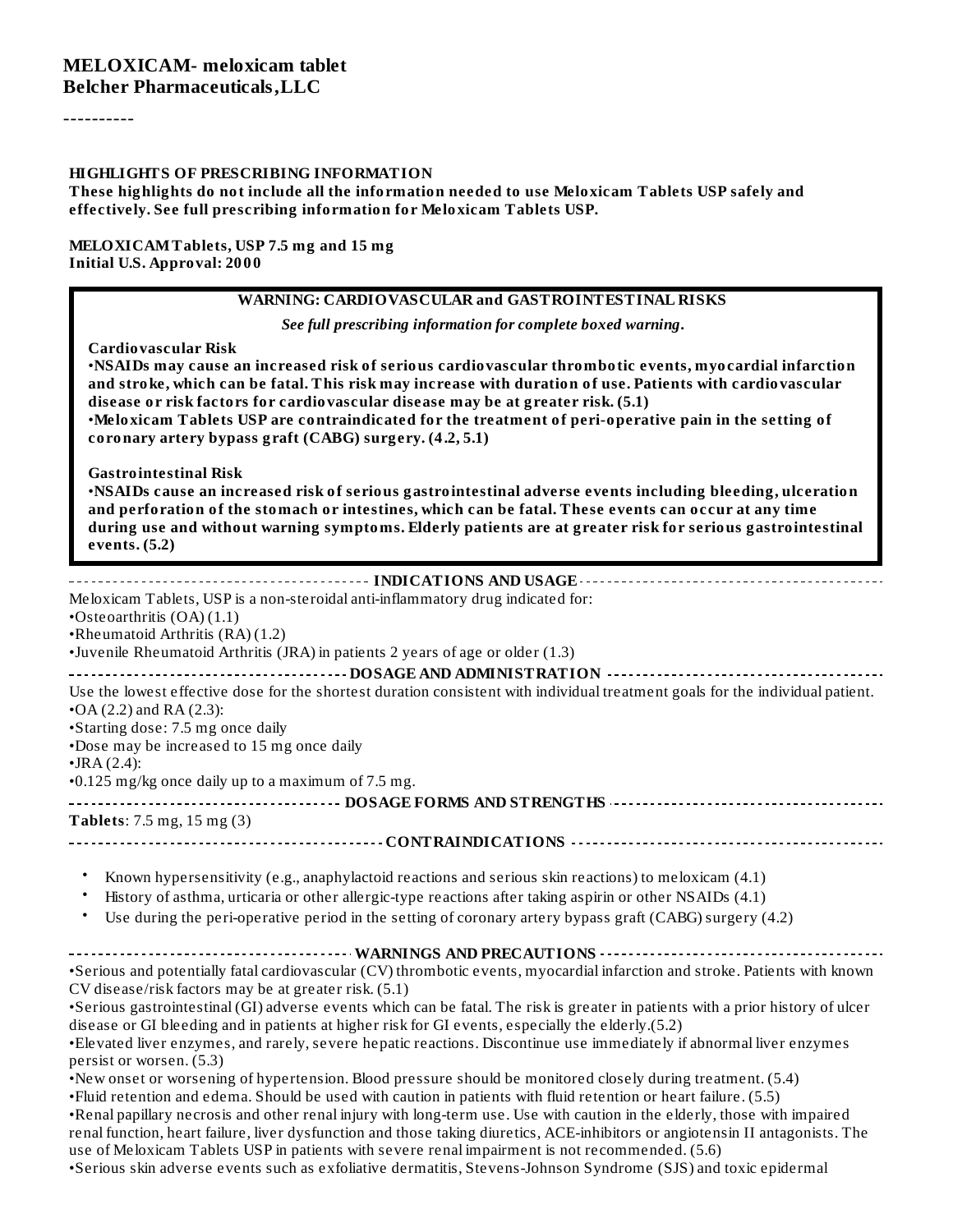necrolysis (TEN), which can be fatal and can occur without warning. Discontinue Meloxicam Tablets USP at first appearance of rash or skin reactions. (5.8) **ADVERSE REACTIONS** •Most common (≥ 5% and greater than placebo) adverse events in adults are diarrhea, upper respiratory tract infections, dyspepsia and influenza-like symptoms. (6.1) •Adverse events observed in pediatric studies were similar in nature to the adult clinical trial experience. (6.1) **To report SUSPECTED ADVERSE REACTIONS, contact Belcher Pharmaceuticals LLC. at 1-727-471-0850 or FDA at 1-800-FDA-1088 or www.fda.gov/medwatch. DRUG INTERACTIONS** •Concomitant use of Meloxicam Tablets USP and warfarin may result in increased risk of bleeding complications (7.7) •Concomitant use of Meloxicam Tablets USP and aspirin is not generally recommended because of the potential of increased adverse effect including increased GI bleeding (7.2) •Concomitant use with Meloxicam Tablets USP increases lithium plasma levels (7.4) •Concomitant use with NSAIDs may reduce the antihypertensive effect of ACE-inhibitors (7.1) **USE IN SPECIFIC POPULATIONS** •Based on animal data, may cause fetal harm. Starting at 30 weeks gestation, Meloxicam Tablets USP should be avoided as premature closure of the ductus arteriosus in the fetus may occur. (5.9, 8.1) •Nursing Mothers: Use with caution, as meloxicam may be excreted in human milk. (8.3) **See 17 for PATIENT COUNSELING INFORMATION.**

**Revised: 6/2015**

#### **FULL PRESCRIBING INFORMATION: CONTENTS\***

#### **WARNING: RISK OF SERIOUS CARDIOVASCULAR and GASTROINTESTINAL EVENTS 1 INDICATIONS AND USAGE**

- 1.1 Osteoarthritis (OA)
- 1.2 Rheumatoid Arthritis (RA)
- 1.3 Juvenile Rheumatoid Arthritis (JRA) Pauciarticular and Polyarticular Course

#### **2 DOSAGE AND ADMINISTRATION**

- 2.1 General Instructions
- 2.2 Osteoarthritis
- 2.3 Rheumatoid Arthritis
- 2.4 Juvenile Rheumatoid Arthritis (JRA) Pauciarticular and Polyarticular Course

#### **3 DOSAGE FORMS AND STRENGTHS**

#### **4 CONTRAINDICATIONS**

- 4.1 Allergic Reactions
- 4.2 Coronary Surgery

#### **5 WARNINGS AND PRECAUTIONS**

5.1 Cardiovascular Thrombotic Events

- 5.2 Gastrointestinal (GI) Effects Risk of GI Ulceration, Bleeding and Perforation
- 5.3 Hepatic Effects
- 5.4 Hypertension
- 5.5 Congestive Heart Failure and Edema
- 5.6 Renal Effects
- 5.7 Anaphylactoid Reactions
- 5.8 Adverse Skin Reactions
- 5.9 Pregnancy
- 5.10 Corticosteroid Treatment
- 5.11 Masking of Inflammation and Fever
- 5.12 Hematological Effects
- 5.13 Use in Patients with Preexisting Asthma
- 5.14 Monitoring

#### **6 ADVERSE REACTIONS**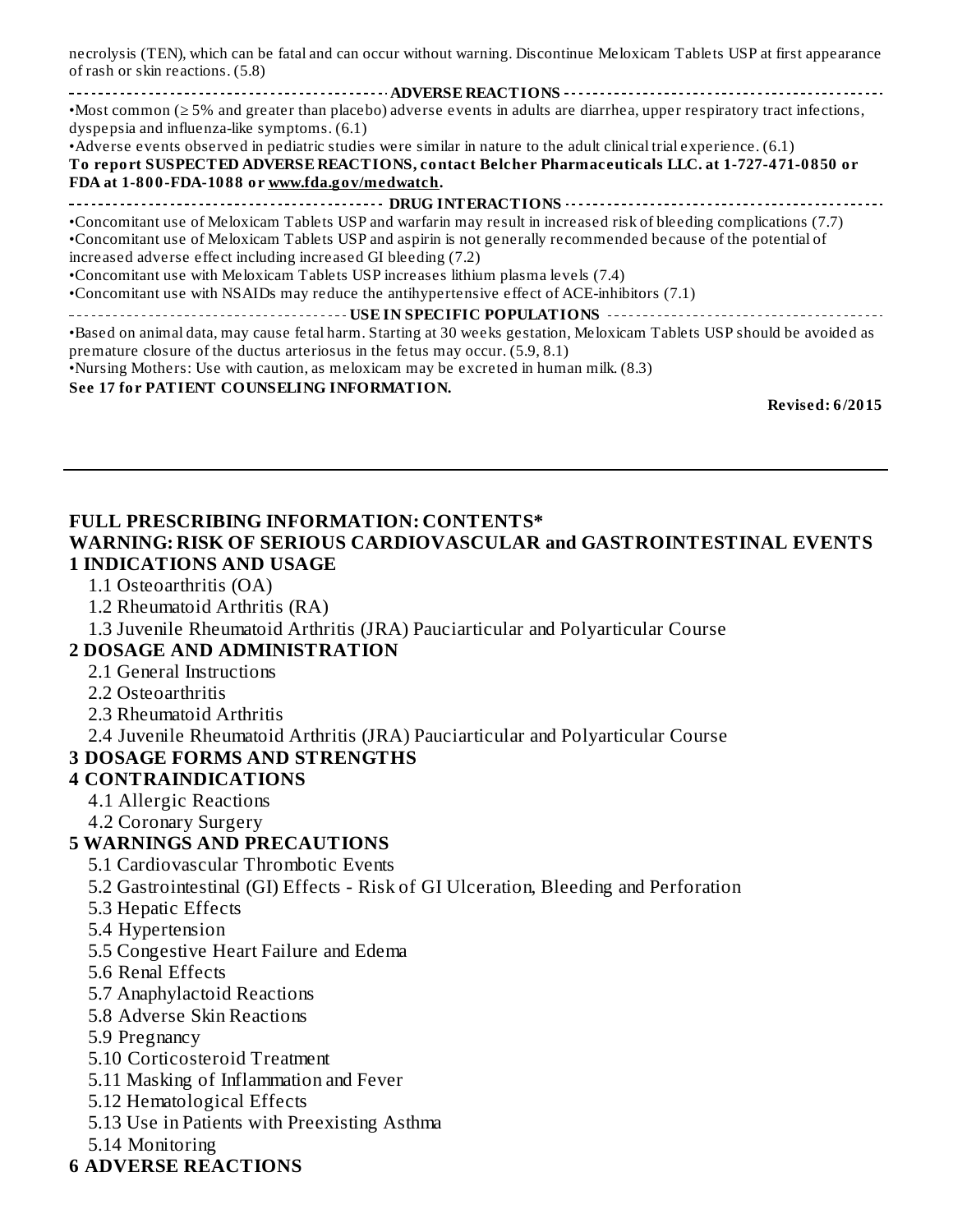#### 6.1 Clinical Trials Experience

6.2 Post-Marketing Experience

# **7 DRUG INTERACTIONS**

- 7.1 ACE-Inhibitors
- 7.2 Aspirin
- 7.3 Diuretics
- 7.4 Lithium
- 7.5 Methotrexate
- 7.6 Cyclosporine
- 7.7 Warfarin

## **8 USE IN SPECIFIC POPULATIONS**

- 8.1 Pregnancy
- 8.2 Labor and Delivery
- 8.3 Nursing Mothers
- 8.4 Pediatric Use
- 8.5 Geriatric Use
- 8.6 Hepatic Impairment
- 8.7 Renal Impairment
- 8.8 Females of Reproductive Potential

# **10 OVERDOSAGE**

## **11 DESCRIPTION**

## **12 CLINICAL PHARMACOLOGY**

- 12.1 Mechanism of Action
- 12.2 Pharmacodynamics
- 12.3 Pharmacokinetics

# **13 NONCLINICAL TOXICOLOGY**

13.1 Carcinogenesis, Mutagenesis, Impairment of Fertility

## **14 CLINICAL STUDIES**

14.1 Osteoarthritis and Rheumatoid Arthritis

14.2 Juvenile Rheumatoid Arthritis (JRA) Pauciarticular and Polyarticular Course

## **16 HOW SUPPLIED/STORAGE AND HANDLING**

# **17 PATIENT COUNSELING INFORMATION**

- 17.1 Medication Guide
- 17.1 Medication Guide
- 17.2 Cardiovascular Effects
- 17.3 Gastrointestinal Effects
- 17.4 Hepatotoxicity
- 17.5 Adverse Skin Reactions
- 17.6 Weight Gain and Edema
- 17.7 Anaphylactoid Reactions
- 17.8 Effects During Pregnancy
- 17.9 Effects On Female Fertility
- \* Sections or subsections omitted from the full prescribing information are not listed.

## **FULL PRESCRIBING INFORMATION**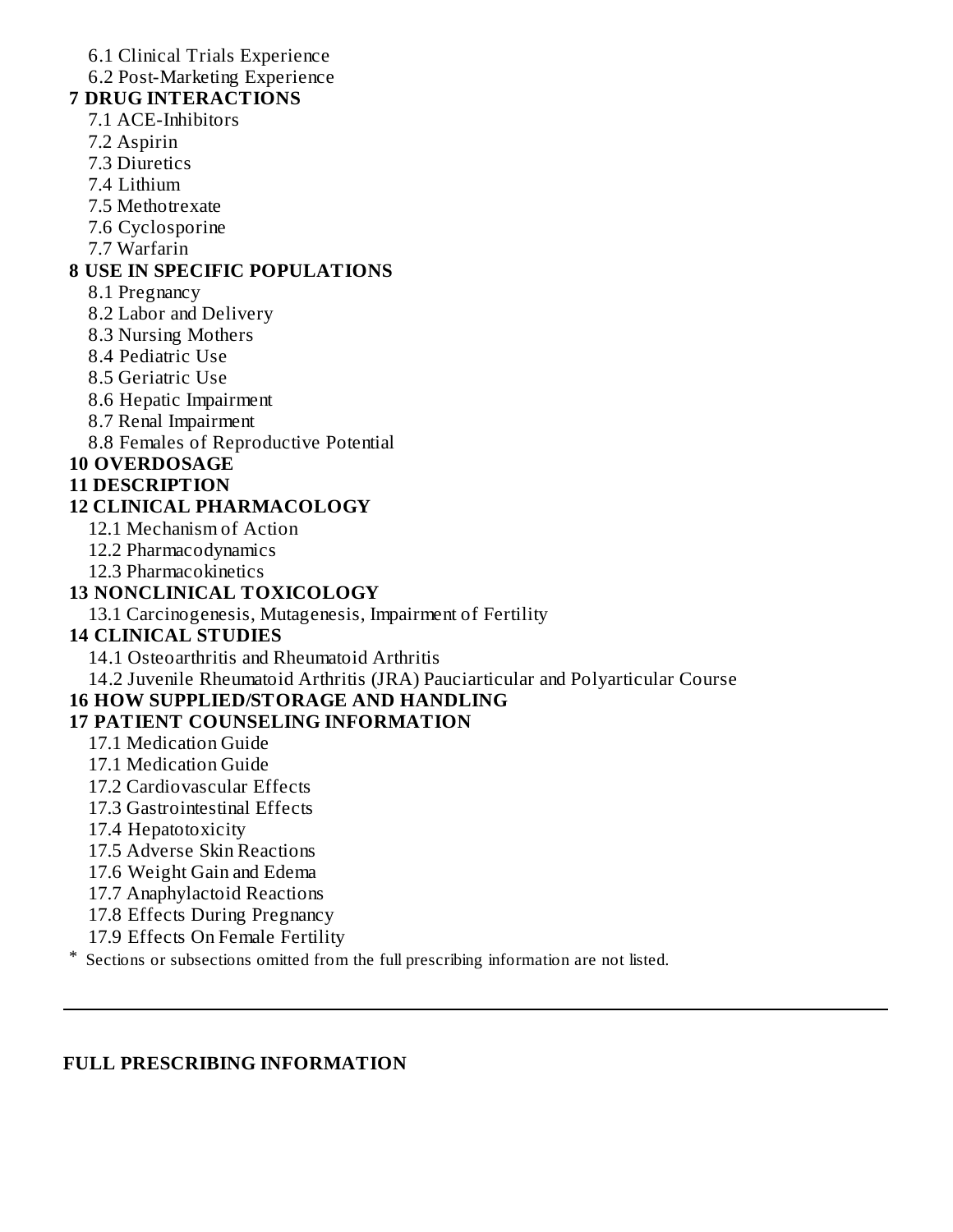#### **WARNING: RISK OF SERIOUS CARDIOVASCULAR and GASTROINTESTINAL EVENTS**

**Cardiovas cular Risk**

- **Non-steroidal anti-inflammatory drugs (NSAIDs) may caus e an increas ed risk of s erious cardiovas cular (CV) thrombotic events, myocardial infarction and stroke, which can be fatal. This risk may increas e with duration of us e. Patients with cardiovas cular dis eas e or risk factors for cardiovas cular dis eas e may be at greater risk** *[see Warnings and Precautions (5.1)]***.**
- **Meloxicam is contraindicated for the treatment of peri-operative pain in the s etting of coronary artery bypass graft (CABG) surgery** *[see Contraindications (4.2) and Warnings and Precautions (5.1)]***.**

**Gastrointestinal Risk**

• **NSAIDs caus e an increas ed risk of s erious gastrointestinal (GI) advers e reactions including bleeding, ulceration and perforation of the stomach or intestines, which can be fatal. Thes e events can occur at any time during us e and without warning symptoms. Elderly patients are at greater risk for s erious gastrointestinal events** *[see Warnings and Precautions (5.2)]***.**

# **1 INDICATIONS AND USAGE**

## **1.1 Osteoarthritis (OA)**

Meloxicam Tablets USP are indicated for relief of the signs and symptoms of osteoarthritis *[see Clinical Studies (14.1)]*.

## **1.2 Rheumatoid Arthritis (RA)**

Meloxicam Tablets USP are indicated for relief of the signs and symptoms of rheumatoid arthritis *[see Clinical Studies (14.1)]*.

## **1.3 Juvenile Rheumatoid Arthritis (JRA) Pauciarticular and Polyarticular Cours e**

Meloxicam tablets,USP are indicated for relief of the signs and symptoms of pauciarticular or polyarticular course juvenile rheumatoid arthritis in patients 2 years of age and older *[see Clinical Studies (14.2)]*.

# **2 DOSAGE AND ADMINISTRATION**

## **2.1 General Instructions**

Carefully consider the potential benefits and risks of Meloxicam Tablets USP and other treatment options before deciding to use Meloxicam Tablets USP. Use the lowest effective dose for the shortest duration consistent with individual patient treatment goals *[see Warnings and Precautions (5.4)]*.

After observing the response to initial therapy with Meloxicam Tablets USP, adjust the dose to suit an individual patient's needs.

In adults, the maximum recommended daily oral dose of Meloxicam Tablets USP is 15 mg regardless of formulation. In patients with hemodialysis, a maximum daily dosage of 7.5 mg is recommended *[see Warnings and Precautions (5.6), Use in Specific Populations (8.7) and Clinical Pharmacology (12.3)]*.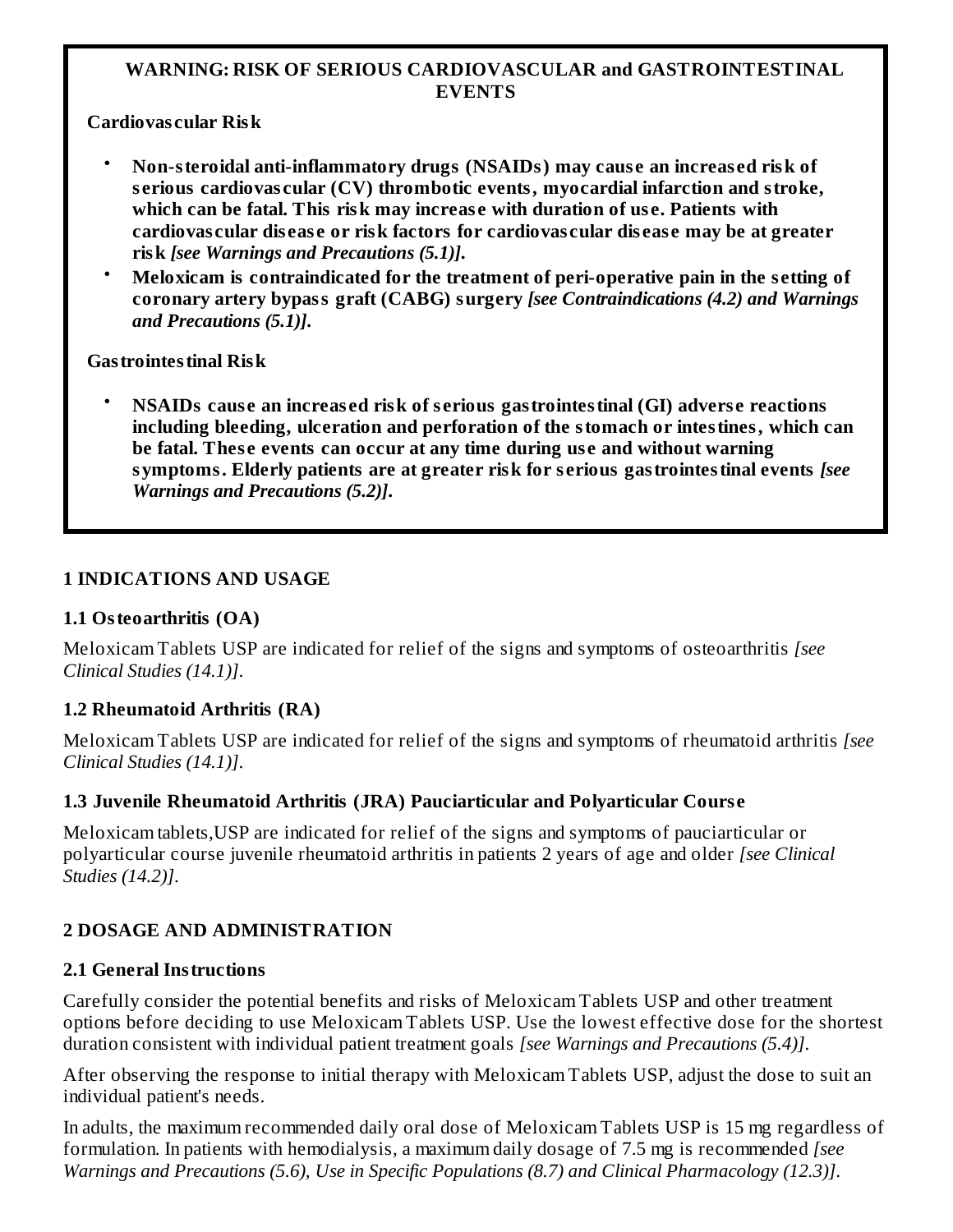Meloxicam Tablets USP may be taken without regard to timing of meals.

# **2.2 Osteoarthritis**

For the relief of the signs and symptoms of osteoarthritis the recommended starting and maintenance oral dose of Meloxicam Tablets USP is 7.5 mg once daily. Some patients may receive additional benefit by increasing the dose to 15 mg once daily.

# **2.3 Rheumatoid Arthritis**

For the relief of the signs and symptoms of rheumatoid arthritis, the recommended starting and maintenance oral dose of Meloxicam Tablets USP is 7.5 mg once daily. Some patients may receive additional benefit by increasing the dose to 15 mg once daily.

# **2.4 Juvenile Rheumatoid Arthritis (JRA) Pauciarticular and Polyarticular Cours e**

To improve dosing accuracy in smaller weight children, the use of the meloxicam oral suspension is recommended. For the treatment of juvenile rheumatoid arthritis, the recommended oral dose of meloxicam is 0.125 mg/kg once daily up to a maximum of 7.5 mg. There was no additional benefit demonstrated by increasing the dose above 0.125 mg/kg once daily in these clinical trials.

# **3 DOSAGE FORMS AND STRENGTHS**

Tablets:

7.5 mg: pastel yellow, round, uncoated, debossed tablets with 'B404' on one side and plain on the other side.

15 mg: pastel yellow, capsule-shaped, uncoated, debossed tablets with'B419' on one side and plain on the other side.

# **4 CONTRAINDICATIONS**

## **4.1 Allergic Reactions**

Meloxicam Tablets USP are contraindicated in patients with known hypersensitivity (e.g., anaphylactoid reactions and serious skin reactions) to meloxicam.

Meloxicam Tablets USP should not be given to patients who have experienced asthma, urticaria or allergic-type reactions after taking aspirin or other NSAIDs. Severe, rarely fatal, anaphylactic-like reactions to NSAIDs have been reported in such patients *[see Warnings and Precautions (5.7, 5.13)]*.

# **4.2 Coronary Surgery**

Meloxicam Tablets USP are contraindicated for the treatment of peri-operative pain in the setting of coronary artery bypass graft (CABG) surgery *[see Warnings and Precautions (5.1)]*.

# **5 WARNINGS AND PRECAUTIONS**

# **5.1 Cardiovas cular Thrombotic Events**

Clinical trials of several COX-2 selective and nonselective NSAIDs of up to three years' duration have shown an increased risk of serious cardiovascular (CV) thrombotic events, myocardial infarction and stroke, which can be fatal. All NSAIDs, both COX-2 selective and nonselective, may have a similar risk. Patients with known CV disease or risk factors for CV disease may be at greater risk. To minimize the potential risk for an adverse CV event in patients treated with an NSAID, the lowest effective dose should be used for the shortest duration possible. Physicians and patients should remain alert for the development of such events, even in the absence of previous CV symptoms. Patients should be informed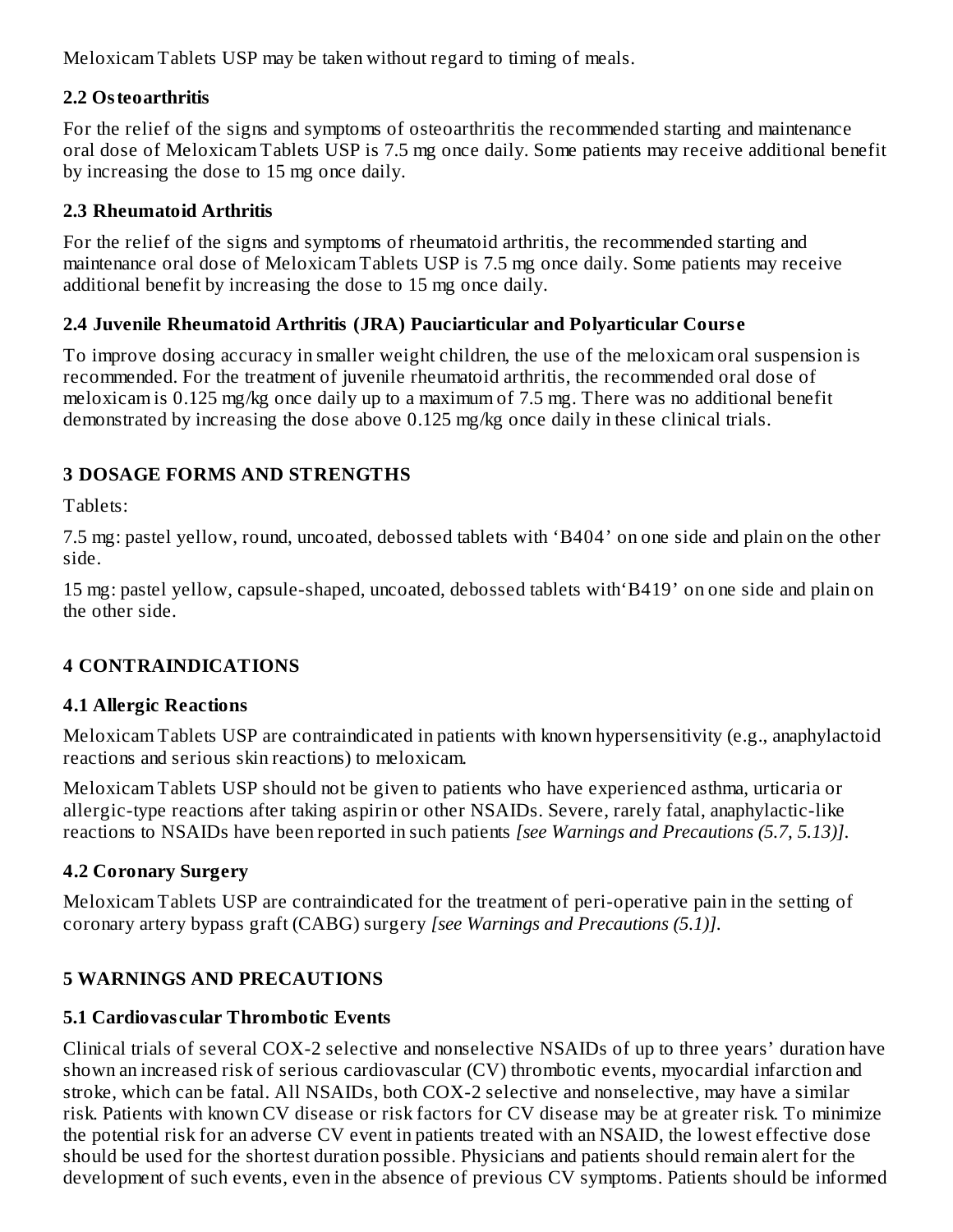about the signs and/or symptoms of serious CV events and the steps to take if they occur.

Two large, controlled, clinical trials of a COX-2 selective NSAID for the treatment of pain in the first 10 to 14 days following CABG surgery found an increased incidence of myocardial infarction and stroke *[see Contraindications (4.2)]*.

There is no consistent evidence that concurrent use of aspirin mitigates the increased risk of serious CV thrombotic events associated with NSAID use. The concurrent use of aspirin and an NSAID does increase the risk of serious GI events *[see Warnings and Precautions (5.2)]*.

#### **5.2 Gastrointestinal (GI) Effects - Risk of GI Ulceration, Bleeding and Perforation**

NSAIDs, including Meloxicam Tablets USP, can cause serious gastrointestinal (GI) adverse events including inflammation, bleeding, ulceration and perforation of the stomach, small intestine or large intestine, which can be fatal. These serious adverse events can occur at any time, with or without warning symptoms, in patients treated with NSAIDs. Only one in five patients who develop a serious upper GI adverse event on NSAID therapy is symptomatic. Upper GI ulcers, gross bleeding or perforation caused by NSAIDs, occur in approximately 1% of patients treated for 3 to 6 months, and in about 2% to 4% of patients treated for one year. These trends continue with longer duration of use, increasing the likelihood of developing a serious GI event at some time during the course of therapy. However, even short-term therapy is not without risk.

Prescribe NSAIDs, including Meloxicam Tablets USP, with extreme caution in those with a prior history of ulcer disease or gastrointestinal bleeding. Patients with a prior history of peptic ulcer disease and/or gastrointestinal bleeding who use NSAIDs have a greater than 10-fold increased risk for developing a GI bleed compared to patients with neither of these risk factors. Other factors that increase the risk for GI bleeding in patients treated with NSAIDs include concomitant use of oral corticosteroids or anticoagulants, longer duration of NSAID therapy, smoking, use of alcohol, older age and poor general health status. Most spontaneous reports of fatal GI events are in elderly or debilitated patients and therefore, special care should be taken in treating this population.

To minimize the potential risk for an adverse GI event in patients treated with an NSAID, use the lowest effective dose for the shortest possible duration. Patients and physicians should remain alert for signs and symptoms of GI ulceration and bleeding during Meloxicam Tablets USP therapy and promptly initiate additional evaluation and treatment if a serious GI adverse event is suspected. This should include discontinuation of Meloxicam Tablets USP until a serious GI adverse event is ruled out. For high-risk patients, consider alternate therapies that do not involve NSAIDs.

## **5.3 Hepatic Effects**

Borderline elevations of one or more liver tests may occur in up to 15% of patients taking NSAIDs including Meloxicam Tablets USP. These laboratory abnormalities may progress, may remain unchanged or may be transient with continuing therapy. Notable elevations of ALT or AST (approximately three or more times the upper limit of normal) have been reported in approximately 1% of patients in clinical trials with NSAIDs. In addition, rare cases of severe hepatic reactions, including jaundice and fatal fulminant hepatitis, liver necrosis and hepatic failure, some of them with fatal outcomes have been reported *[see Adverse Reactions (6.1)]*.

A patient with symptoms and/or signs suggesting liver dysfunction, or in whom an abnormal liver test has occurred, should be evaluated for evidence of the development of a more severe hepatic reaction while on therapy with Meloxicam Tablets USP. If clinical signs and symptoms consistent with liver disease develop, or if systemic manifestations occur (e.g., eosinophilia, rash, etc.), discontinue Meloxicam Tablets USP *[see Use in Specific Populations (8.6) and Clinical Pharmacology (12.3)]*.

## **5.4 Hypertension**

NSAIDs, including Meloxicam Tablets USP, can lead to onset of new hypertension or worsening of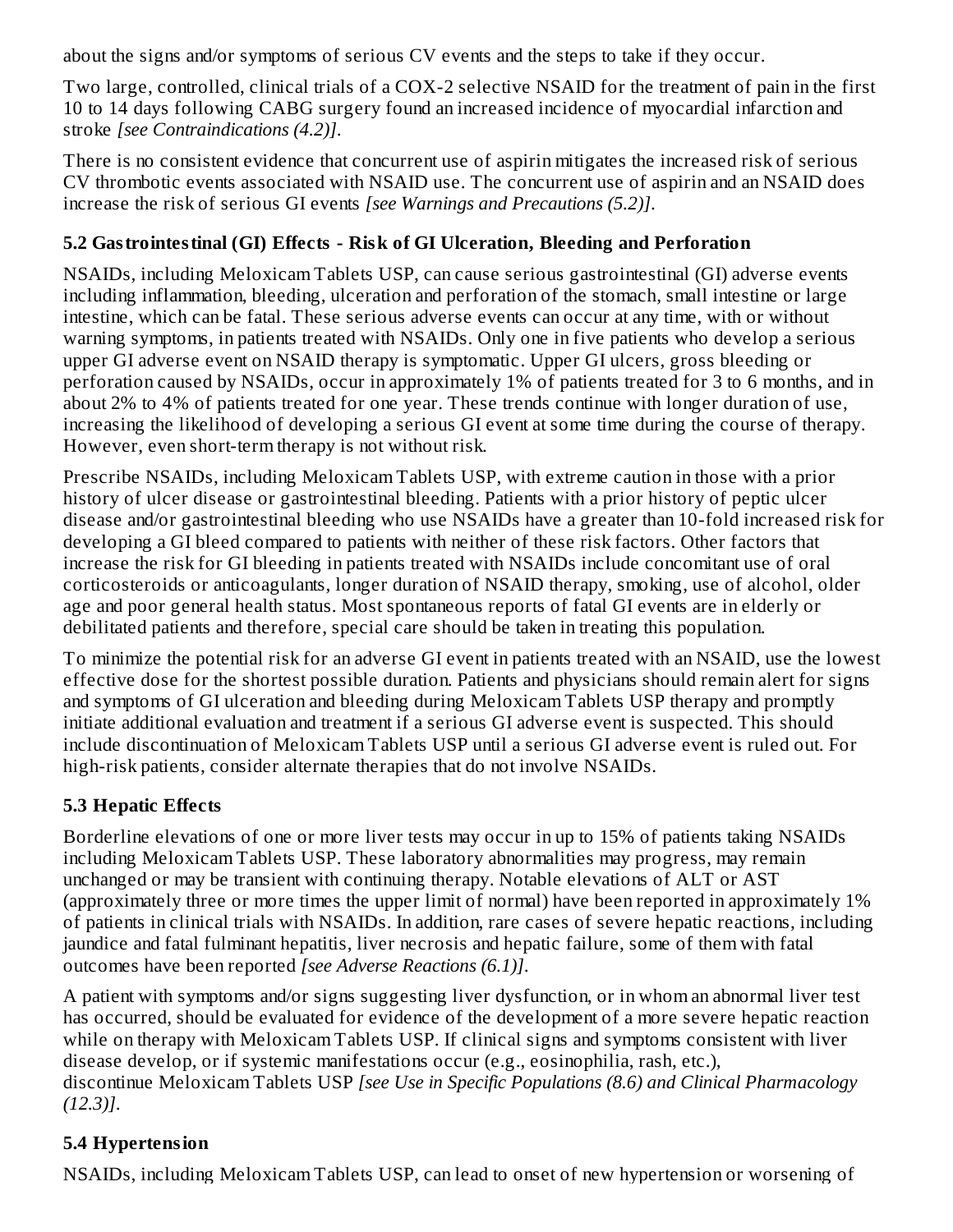preexisting hypertension, either of which may contribute to the increased incidence of CV events. NSAIDs, including Meloxicam Tablets USP, should be used with caution in patients with hypertension. Blood pressure (BP) should be monitored closely during the initiation of NSAID treatment and throughout the course of therapy.

Patients taking ACE inhibitors, thiazides or loop diuretics may have impaired response to these therapies when taking NSAIDs.

# **5.5 Congestive Heart Failure and Edema**

Fluid retention and edema have been observed in some patients taking NSAIDs. Use Meloxicam Tablets USP with caution in patients with fluid retention, hypertension or heart failure.

# **5.6 Renal Effects**

Long-term administration of NSAIDs, including Meloxicam Tablets USP, can result in renal papillary necrosis, renal insufficiency, acute renal failure and other renal injury. Renal toxicity has also been seen in patients in whom renal prostaglandins have a compensatory role in the maintenance of renal perfusion. In these patients, administration of a non-steroidal anti-inflammatory drug may cause a dose dependent reduction in prostaglandin formation and, secondarily, in renal blood flow, which may precipitate overt renal decompensation. Patients at greatest risk of this reaction are those with impaired renal function, heart failure, liver dysfunction, those taking diuretics, ACE-inhibitors, and angiotensin II receptor antagonists and the elderly. Discontinuation of NSAID therapy is usually followed by recovery to the pretreatment state.

A pharmacokinetic study in patients with mild and moderate renal impairment revealed that no dosage adjustments in these patient populations are required. Patients with severe renal impairment have not been studied. The use of Meloxicam Tablets USP in patients with severe renal impairment with CrCl less than 20 mL/min is not recommended. A study performed in patients on hemodialysis revealed that although overall  $\mathsf{C}_{\max}$  was diminished in this population, the proportion of free drug not bound to plasma was increased. Therefore it is recommended that meloxicam dosage in this population not exceed 7.5 mg per day. Closely monitor the renal function of patients with impaired renal function who are taking Meloxicam Tablets USP *[see Dosage and Administration (2.1), Use in Specific Populations (8.7) and Clinical Pharmacology (12.3)]*.

Use caution when initiating treatment with Meloxicam Tablets USP in patients with considerable dehydration. It is advisable to rehydrate patients first and then start therapy with Meloxicam Tablets USP. Caution is also recommended in patients with preexisting kidney disease.

The extent to which metabolites may accumulate in patients with renal impairment has not been studied with Meloxicam Tablets USP. Because some meloxicam metabolites are excreted by the kidney, monitor patients with significant renal impairment closely.

# **5.7 Anaphylactoid Reactions**

As with other NSAIDs, anaphylactoid reactions have occurred in patients without known prior exposure to Meloxicam Tablets USP. Meloxicam Tablets USP should not be given to patients with the aspirin triad. This symptom complex typically occurs in asthmatic patients who experience rhinitis with or without nasal polyps, or who exhibit severe, potentially fatal bronchospasm after taking aspirin or other NSAIDs *[see Contraindications (4.1) and Warnings and Precautions (5.12)]*. Seek emergency help in cases where an anaphylactoid reaction occurs.

## **5.8 Advers e Skin Reactions**

NSAIDs, including Meloxicam Tablets USP, can cause serious skin adverse events such as exfoliative dermatitis, Stevens-Johnson Syndrome (SJS) and toxic epidermal necrolysis (TEN), which can be fatal. These serious events may occur without warning. Inform patients about the signs and symptoms of serious skin manifestations and discontinue use of the drug at the first appearance of skin rash or any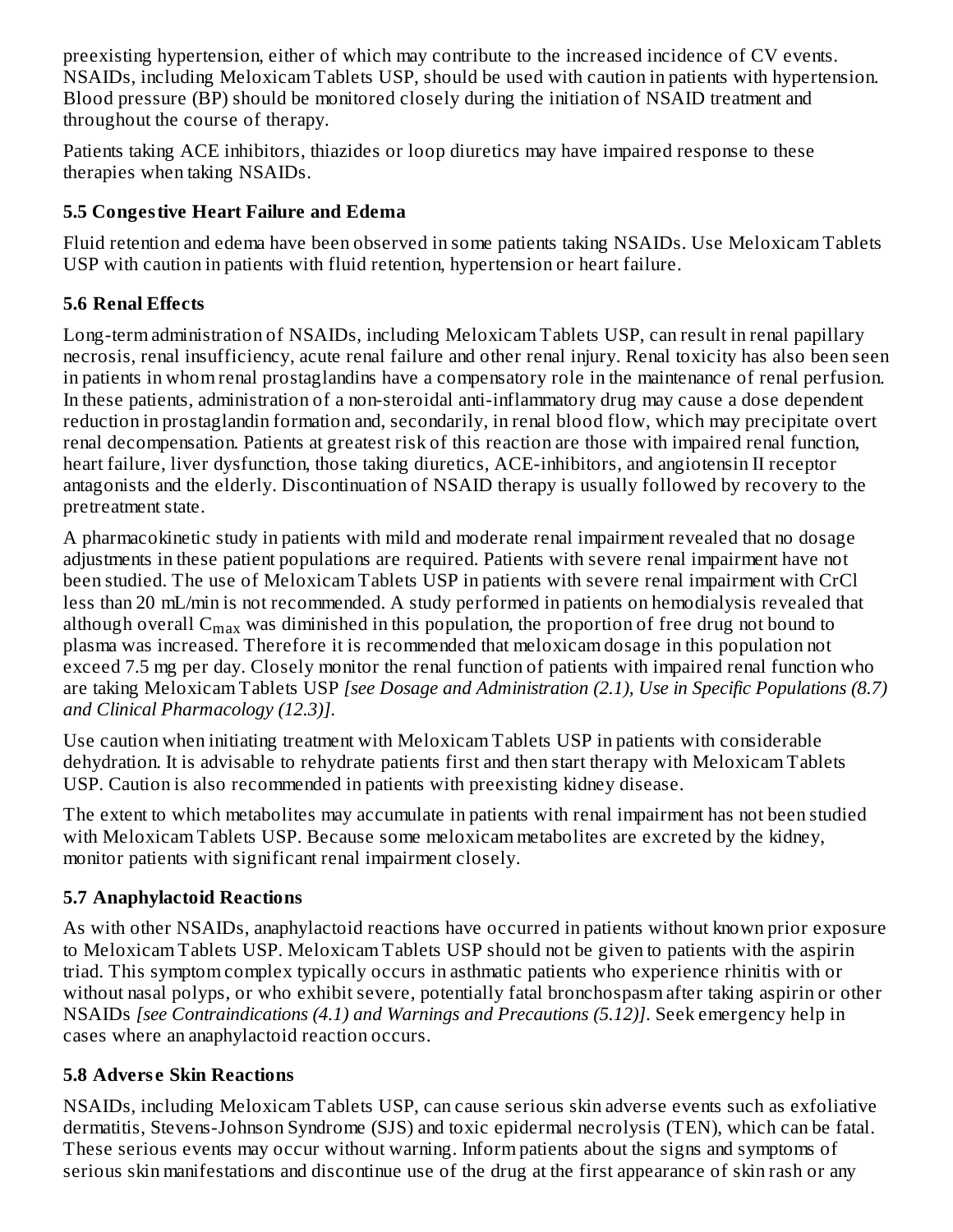other sign of hypersensitivity.

## **5.9 Pregnancy**

Starting at 30 weeks gestation, avoid the use of Meloxicam Tablets USP because it may cause premature closure of the ductus arteriosus *[see Use in Specific Populations (8.1) and Patient Counseling Information (17.8)]*.

## **5.10 Corticosteroid Treatment**

Meloxicam Tablets USP cannot be expected to substitute for corticosteroids or to treat corticosteroid insufficiency. Abrupt discontinuation of corticosteroids may lead to disease exacerbation. Slowly taper patients on prolonged corticosteroid therapy if a decision is made to discontinue corticosteroids.

# **5.11 Masking of Inflammation and Fever**

The pharmacological activity of Meloxicam Tablets USP in reducing fever and inflammation may diminish the utility of these diagnostic signs in detecting complications of presumed noninfectious, painful conditions.

# **5.12 Hematological Effects**

Anemia may occur in patients receiving NSAIDs, including Meloxicam Tablets USP. This may be due to fluid retention, occult or gross GI blood loss or an incompletely described effect upon erythropoiesis. Patients on long-term treatment with NSAIDs, including Meloxicam Tablets USP, should have their hemoglobin or hematocrit checked if they exhibit any signs or symptoms of anemia.

NSAIDs inhibit platelet aggregation and have been shown to prolong bleeding time in some patients. Unlike aspirin, their effect on platelet function is quantitatively less, of shorter duration, and reversible. Carefully monitor patients treated with Meloxicam Tablets USP who may be adversely affected by alterations in platelet function, such as those with coagulation disorders or patients receiving anticoagulants.

# **5.13 Us e in Patients with Preexisting Asthma**

Patients with asthma may have aspirin-sensitive asthma. The use of aspirin in patients with aspirinsensitive asthma has been associated with severe bronchospasm, which can be fatal. Since crossreactivity, including bronchospasm, between aspirin and other NSAIDs has been reported in such aspirin-sensitive patients, Meloxicam Tablets USP should not be administered to patients with this form of aspirin sensitivity and should be used with caution in patients with preexisting asthma.

# **5.14 Monitoring**

Because serious GI tract ulcerations and bleeding can occur without warning symptoms, physicians should monitor for signs or symptoms of GI bleeding. Patients on long-term treatment with NSAIDs should have their CBC and a chemistry profile checked periodically. If clinical signs and symptoms consistent with liver or renal disease develop, systemic manifestations occur (e.g., eosinophilia, rash, etc.) or if abnormal liver tests persist or worsen, Meloxicam Tablets USP should be discontinued.

# **6 ADVERSE REACTIONS**

Because clinical trials are conducted under widely varying conditions, adverse reaction rates observed in the clinical trials of a drug cannot be directly compared to rates in the clinical trials of another drug and may not reflect the rates observed in practice.

The following serious adverse reactions are discussed elsewhere in the labeling:

•Cardiovascular thrombotic events *[see Boxed Warning and Warnings and Precautions (5.1)]*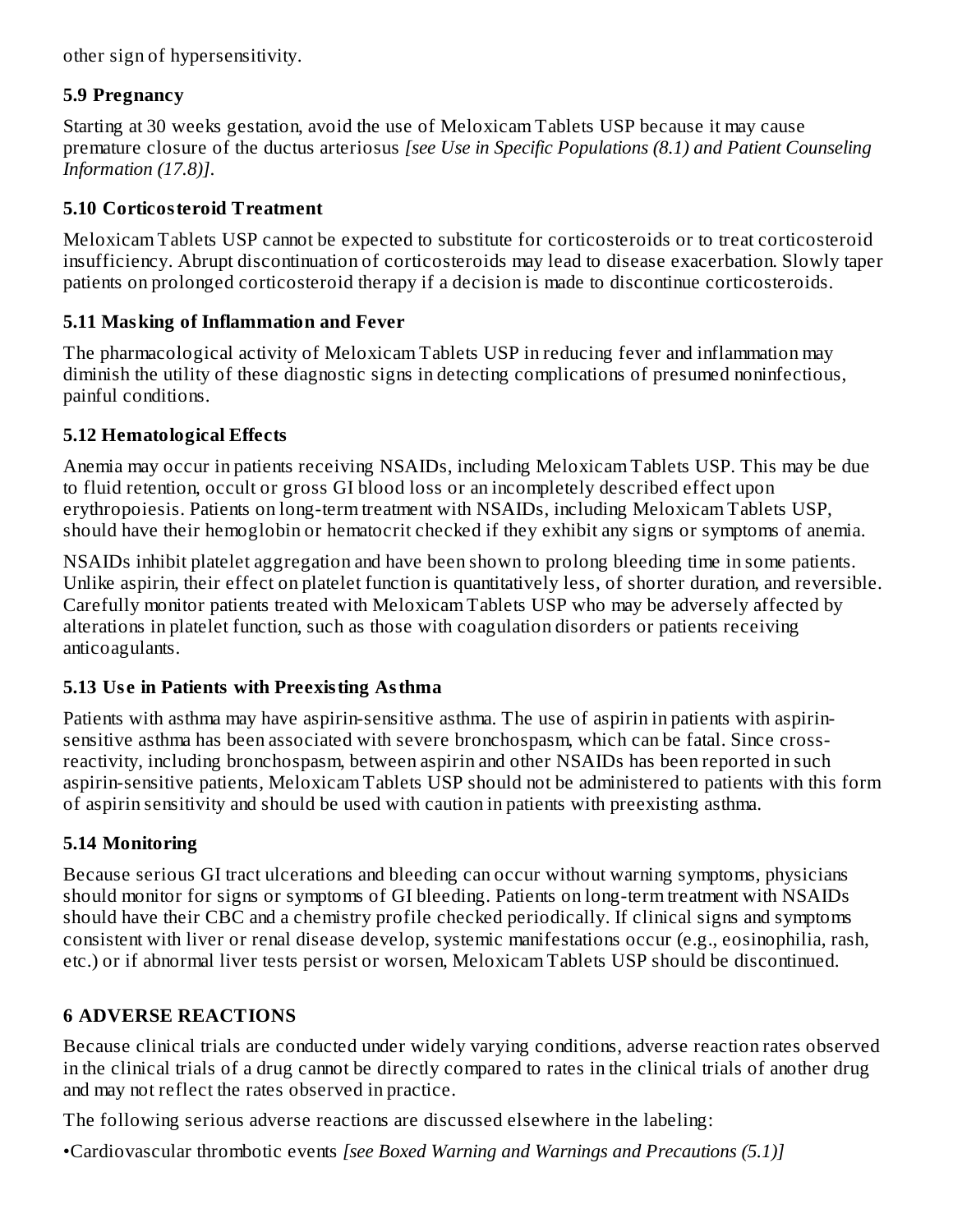•Gastrointestinal effects – risk of GI ulceration, bleeding and perforation *[see Boxed Warning and Warnings and Precautions (5.2)]*

•Hepatic effects *[see Warnings and Precautions (5.3)]*

- •Hypertension *[see Warnings and Precautions (5.4)]*
- •Congestive heart failure and edema *[see Warnings and Precautions (5.5)]*
- •Renal effects *[see Warnings and Precautions (5.6)]*
- •Anaphylactoid reactions *[see Warnings and Precautions (5.7)]*
- •Adverse skin reactions *[see Warnings and Precautions (5.8)]*

# **6.1 Clinical Trials Experience**

# **Adults**

# *Osteoarthritis and Rheumatoid Arthritis*

The Meloxicam Tablets USP Phase 2/3 clinical trial database includes 10,122 OA patients and 1,012 RA patients treated with Meloxicam Tablets USP 7.5 mg/day, 3,505 OA patients and 1,351 RA patients treated with Meloxicam Tablets USP 15 mg/day. Meloxicam Tablets USP at these doses was administered to 661 patients for at least 6 months and to 312 patients for at least one year. Approximately 10,500 of these patients were treated in ten placebo- and/or active-controlled osteoarthritis trials and 2,363 of these patients were treated in ten placebo- and/or active-controlled rheumatoid arthritis trials. Gastrointestinal (GI) adverse events were the most frequently reported adverse events in all treatment groups across Meloxicam Tablets USP trials.

A 12-week multicenter, double-blind, randomized trial was conducted in patients with osteoarthritis of the knee or hip to compare the efficacy and safety of Meloxicam Tablets USP with placebo and with an active control. Two 12-week multicenter, double-blind, randomized trials were conducted in patients with rheumatoid arthritis to compare the efficacy and safety of Meloxicam Tablets USP with placebo.

Table 1a depicts adverse events that occurred in  $\geq 2\%$  of the Meloxicam Tablets USP treatment groups in a 12-week placebo- and active-controlled osteoarthritis trial.

Table 1b depicts adverse events that occurred in  $\geq 2\%$  of the Meloxicam Tablets USP treatment groups in two 12-week placebo-controlled rheumatoid arthritis trials.

|                           | <b>Placebo</b> | <b>Meloxicam</b><br><b>Tablets USP</b><br>7.5 mg daily |                | <b>Diclofenac</b><br>100 mg daily |  |
|---------------------------|----------------|--------------------------------------------------------|----------------|-----------------------------------|--|
| <b>No. of Patients</b>    | 157            | 154                                                    | 156            | 153                               |  |
| <b>Gas trointes tinal</b> | 17.2           | 20.1                                                   | 17.3           | 28.1                              |  |
| Abdominal Pain            | 2.5            | 1.9                                                    | 2.6            | 1.3                               |  |
| Diarrhea                  | 3.8            | 7.8                                                    | 3.2            | 9.2                               |  |
| Dyspepsia                 | 4.5            | 4.5                                                    | 4.5            | 6.5                               |  |
| Flatulence                | 4.5            | 3.2                                                    | 3.2            | 3.9                               |  |
| Nausea                    | 3.2            | 3.9                                                    | 3.8            | 7.2                               |  |
| <b>Body as a Whole</b>    |                |                                                        |                |                                   |  |
| <b>Accident Household</b> | 1.9            | 4.5                                                    | 3.2            | 2.6                               |  |
| $Edema*$                  | 2.5            | 1.9                                                    | 4.5            | 3.3                               |  |
| Fall                      | 0.6            | 2.6                                                    | $\overline{0}$ | 1.3                               |  |

#### **Table 1a. Advers e Events (%) Occurring in ≥ 2% of Meloxicam Tablets USP Patients in a 12- Week Osteoarthritis Placebo- and Active-Controlled Trial**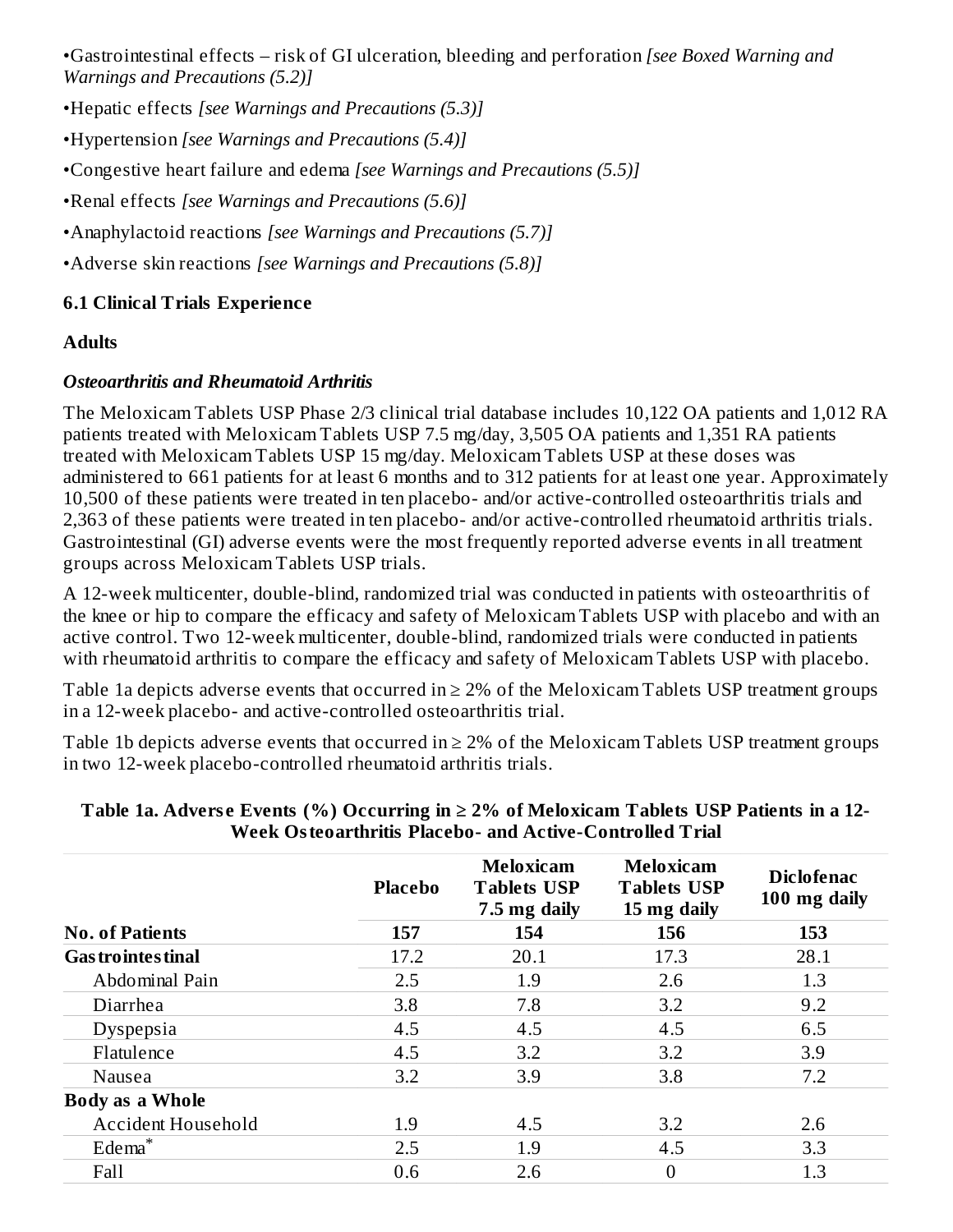| Influenza-Like Symptoms        | 5.1  | 4.5 | 5.8 | 2.6 |
|--------------------------------|------|-----|-----|-----|
| <b>Central and Peripheral</b>  |      |     |     |     |
| <b>Nervous System</b>          |      |     |     |     |
| <b>Dizziness</b>               | 3.2  | 2.6 | 3.8 | 2   |
| Headache                       | 10.2 | 7.8 | 8.3 | 5.9 |
| <b>Respiratory</b>             |      |     |     |     |
| Pharyngitis                    | 1.3  | 0.6 | 3.2 | 1.3 |
| <b>Upper Respiratory Tract</b> |      |     |     |     |
| Infection                      | 1.9  | 3.2 | 1.9 | 3.3 |
| <b>Skin</b>                    |      |     |     |     |
| Rash <sup>†</sup>              | 2.5  | 2.6 | 0.6 |     |

\* WHO preferred terms edema, edema dependent, edema peripheral and edema legs combined

† WHO preferred terms rash, rash erythematous and rash maculo-papular combined

#### **Table 1b. Advers e Events (%) Occurring in ≥ 2% of Meloxicam Tablets USP Patients in Two 12- Week Rheumatoid Arthritis Placebo-Controlled Trials**

|                                                                                       | <b>Placebo</b> | Meloxicam<br><b>Tablets USP</b><br>7.5 mg daily | Meloxicam<br><b>Tablets USP</b><br>15 <sub>mg</sub><br>daily |
|---------------------------------------------------------------------------------------|----------------|-------------------------------------------------|--------------------------------------------------------------|
| <b>No. of Patients</b>                                                                | 469            | 481                                             | 477                                                          |
| <b>Gastrointestinal Disorders</b>                                                     | 14.1           | 18.9                                            | 16.8                                                         |
| Abdominal Pain NOS*                                                                   | 0.6            | 2.9                                             | 2.3                                                          |
| Dyspeptic Signs and Symptoms <sup>†</sup>                                             | 3.8            | 5.8                                             | $\overline{4}$                                               |
| Nausea <sup>*</sup>                                                                   | 2.6            | 3.3                                             | 3.8                                                          |
| <b>General Disorders and Administration Site Conditions</b>                           |                |                                                 |                                                              |
| Influenza-Like Illness <sup>†</sup>                                                   | 2.1            | 2.9                                             | 2.3                                                          |
| <b>Infection and Infestations</b>                                                     |                |                                                 |                                                              |
| <b>Upper Respiratory Tract Infections-</b><br>Pathogen Class Unspecified <sup>†</sup> | 4.1            | 7                                               | 6.5                                                          |
| <b>Musculoskeletal and Connective Tissue Disorders</b>                                |                |                                                 |                                                              |
| Joint Related Signs and Symptoms <sup>†</sup>                                         | 1.9            | 1.5                                             | 2.3                                                          |
| <b>Nervous System Disorders</b>                                                       |                |                                                 |                                                              |
| Headaches NOS*                                                                        | 6.4            | 6.4                                             | 5.5                                                          |
| <b>Skin and Subcutaneous Tissue Disorders</b>                                         |                |                                                 |                                                              |
| Rash NOS*                                                                             | 1.7            |                                                 | 2.1                                                          |

\* MedDRA preferred term: nausea, abdominal pain NOS, influenza like illness, headaches NOS and rash NOS

 $^\dagger$  MedDRA high level term (preferred terms): dyspeptic signs and symptoms (dyspepsia, dyspepsia aggravated, eructation, gastrointestinal irritation), upper respiratory tract infections-pathogen unspecified (laryngitis NOS, pharyngitis NOS, sinusitis NOS), joint related signs and symptoms (arthralgia, arthralgia aggravated, joint crepitation, joint effusion, joint swelling)

The adverse events that occurred with meloxicam in  $\geq 2\%$  of patients treated short-term (4 to 6 weeks) and long-term (6 months) in active-controlled osteoarthritis trials are presented in Table 2.

#### **Table** 2. Adverse Events (%) Occurring in  $\geq$  2% of Meloxicam Tablets USP Patients in 4 to 6 **Weeks and 6 Month Active-Controlled Osteoarthritis Trials**

#### **6 Month**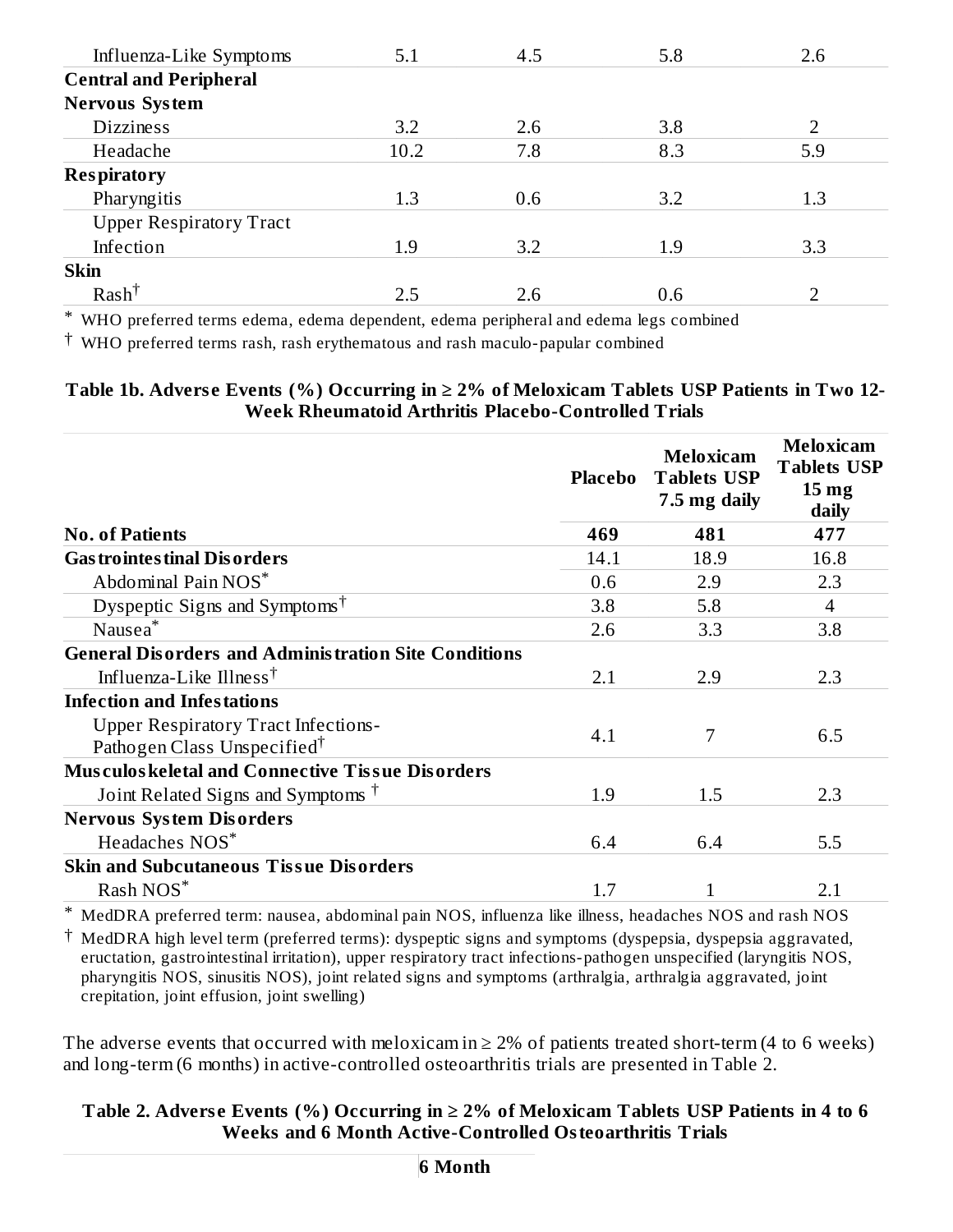| <b>4 to 6 Weeks Controlled Trials</b>        | Controlled<br><b>Trials</b> |                                |                  |                                |
|----------------------------------------------|-----------------------------|--------------------------------|------------------|--------------------------------|
|                                              | <b>Meloxicam</b>            | <b>Meloxicam</b>               | <b>Meloxicam</b> | <b>Meloxicam</b>               |
|                                              |                             | <b>Tablets USP Tablets USP</b> |                  | <b>Tablets USP Tablets USP</b> |
|                                              | 7.5 mg daily                | 15 mg daily                    | 7.5 mg daily     | 15 mg daily                    |
| <b>No. of Patients</b>                       | 8,955                       | 256                            | 169              | 306                            |
| <b>Gas trointes tinal</b>                    | 11.8                        | 18                             | 26.6             | 24.2                           |
| Abdominal Pain                               | 2.7                         | 2.3                            | 4.7              | 2.9                            |
| Constipation                                 | 0.8                         | 1.2                            | 1.8              | 2.6                            |
| Diarrhea                                     | 1.9                         | 2.7                            | 5.9              | 2.6                            |
| Dyspepsia                                    | 3.8                         | 7.4                            | 8.9              | 9.5                            |
| Flatulence                                   | 0.5                         | 0.4                            | 3                | 2.6                            |
| Nausea                                       | 2.4                         | 4.7                            | 4.7              | 7.2                            |
| Vomiting                                     | 0.6                         | 0.8                            | 1.8              | 2.6                            |
| <b>Body as a Whole</b>                       |                             |                                |                  |                                |
| <b>Accident Household</b>                    | $\boldsymbol{0}$            | $\boldsymbol{0}$               | 0.6              | 2.9                            |
| $\operatorname{Edema}^*$                     | 0.6                         | 2                              | 2.4              | 1.6                            |
| Pain                                         | 0.9                         | $\overline{2}$                 | 3.6              | 5.2                            |
| <b>Central and Peripheral Nervous System</b> |                             |                                |                  |                                |
| <b>Dizziness</b>                             | 1.1                         | 1.6                            | 2.4              | 2.6                            |
| Headache                                     | 2.4                         | 2.7                            | 3.6              | 2.6                            |
| Hematologic                                  |                             |                                |                  |                                |
| Anemia                                       | 0.1                         | $\boldsymbol{0}$               | 4.1              | 2.9                            |
| Musculos keletal                             |                             |                                |                  |                                |
| Arthralgia                                   | 0.5                         | $\overline{0}$                 | 5.3              | 1.3                            |
| <b>Back Pain</b>                             | 0.5                         | 0.4                            | 3                | 0.7                            |
| <b>Psychiatric</b>                           |                             |                                |                  |                                |
| Insomnia                                     | 0.4                         | $\boldsymbol{0}$               | 3.6              | 1.6                            |
| <b>Respiratory</b>                           |                             |                                |                  |                                |
| Coughing                                     | 0.2                         | $0.8\,$                        | 2.4              | $\mathbf{1}$                   |
| <b>Upper Respiratory</b>                     | 0.2                         | $\overline{0}$                 | 8.3              | 7.5                            |
| <b>Tract Infection</b>                       |                             |                                |                  |                                |
| <b>Skin</b>                                  |                             |                                |                  |                                |
| Pruritus                                     | 0.4                         | 1.2                            | 2.4              | $\boldsymbol{0}$               |
| Rash <sup>†</sup>                            | 0.3                         | 1.2                            | 3                | 1.3                            |
| <b>Urinary</b>                               |                             |                                |                  |                                |
| Micturition                                  |                             |                                |                  |                                |
| Frequency                                    | 0.1                         | 0.4                            | 2.4              | 1.3                            |
| <b>Urinary Tract</b>                         | 0.3                         | 0.4                            | 4.7              | 6.9                            |
| Infection                                    |                             |                                |                  |                                |

\* WHO preferred terms edema, edema dependent, edema peripheral and edema legs combined

† WHO preferred terms rash, rash erythematous and rash maculo-papular combined

Higher doses of Meloxicam Tablets USP (22.5 mg and greater) have been associated with an increased risk of serious GI events; therefore, the daily dose of Meloxicam Tablets USP should not exceed 15 mg.

#### **Pediatrics**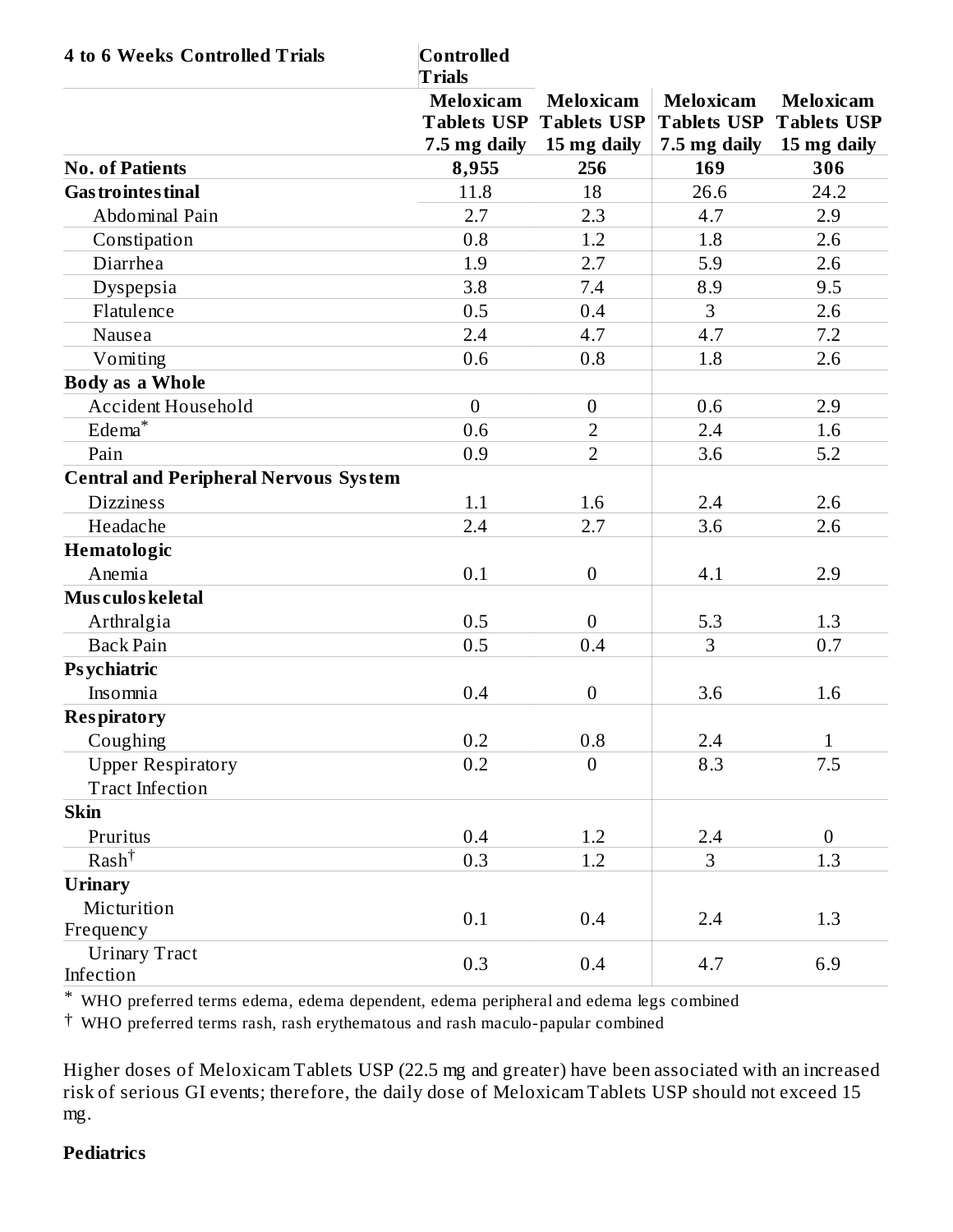#### *Pauciarticular and Polyarticular Course Juvenile Rheumatoid Arthritis (JRA)*

Three hundred and eighty-seven patients with pauciarticular and polyarticular course JRA were exposed to meloxicam with doses ranging from 0.125 to 0.375 mg/kg per day in three clinical trials. These studies consisted of two 12-week multicenter, double-blind, randomized trials (one with a 12 week open-label extension and one with a 40-week extension) and one 1-year open-label PK study. The adverse events observed in these pediatric studies with meloxicam were similar in nature to the adult clinical trial experience, although there were differences in frequency. In particular, the following most common adverse events, abdominal pain, vomiting, diarrhea, headache, and pyrexia, were more common in the pediatric than in the adult trials. Rash was reported in seven (< 2%) patients receiving meloxicam. No unexpected adverse events were identified during the course of the trials. The adverse events did not demonstrate an age or gender-specific subgroup effect.

The following is a list of adverse drug reactions occurring in < 2% of patients receiving Meloxicam Tablets USP in clinical trials involving approximately 16,200 patients.

| allergic reaction, face edema, fatigue, fever, hot flushes, malaise, syncope,<br>weight decrease, weight increase                                                                                                                                                                                                                                     |
|-------------------------------------------------------------------------------------------------------------------------------------------------------------------------------------------------------------------------------------------------------------------------------------------------------------------------------------------------------|
| angina pectoris, cardiac failure, hypertension, hypotension, myocardial infarction,<br>vasculitis                                                                                                                                                                                                                                                     |
| Peripheral Nervous convulsions, paresthesia, tremor, vertigo                                                                                                                                                                                                                                                                                          |
| colitis, dry mouth, duodenal ulcer, eructation, esophagitis, gastric ulcer, gastritis,<br>gastroesophageal reflux, gastrointestinal hemorrhage, hematemesis, hemorrhagic<br>duodenal ulcer, hemorrhagic gastric ulcer, intestinal perforation, melena,<br>pancreatitis, perforated duodenal ulcer, perforated gastric ulcer, stomatitis<br>ulcerative |
| arrhythmia, palpitation, tachycardia                                                                                                                                                                                                                                                                                                                  |
| leukopenia, purpura, thrombocytopenia                                                                                                                                                                                                                                                                                                                 |
| ALT increased, AST increased, bilirubinemia, GGT increased, hepatitis                                                                                                                                                                                                                                                                                 |
| dehydration                                                                                                                                                                                                                                                                                                                                           |
| abnormal dreaming, anxiety, appetite increased, confusion, depression,<br>nervousness, somnolence                                                                                                                                                                                                                                                     |
| asthma, bronchospasm, dyspnea                                                                                                                                                                                                                                                                                                                         |
| alopecia, angioedema, bullous eruption, photosensitivity reaction, pruritus,                                                                                                                                                                                                                                                                          |
| sweating increased, urticaria                                                                                                                                                                                                                                                                                                                         |
| abnormal vision, conjunctivitis, taste perversion, tinnitus                                                                                                                                                                                                                                                                                           |
| albuminuria, BUN increased, creatinine increased, hematuria, renal failure                                                                                                                                                                                                                                                                            |
|                                                                                                                                                                                                                                                                                                                                                       |

#### **6.2 Post-Marketing Experience**

The following adverse reactions have been identified during post approval use of Meloxicam Tablets USP. Because these reactions are reported voluntarily from a population of uncertain size, it is not always possible to reliably estimate their frequency or establish a causal relationship to drug exposure. Decisions about whether to include an adverse event from spontaneous reports in labeling are typically based on one or more of the following factors: (1) seriousness of the event, (2) number of reports or (3) strength of causal relationship to the drug. Adverse reactions reported in worldwide post-marketing experience or the literature include: acute urinary retention; agranulocytosis; alterations in mood (such as mood elevation); anaphylactoid reactions including shock; erythema multiforme; exfoliative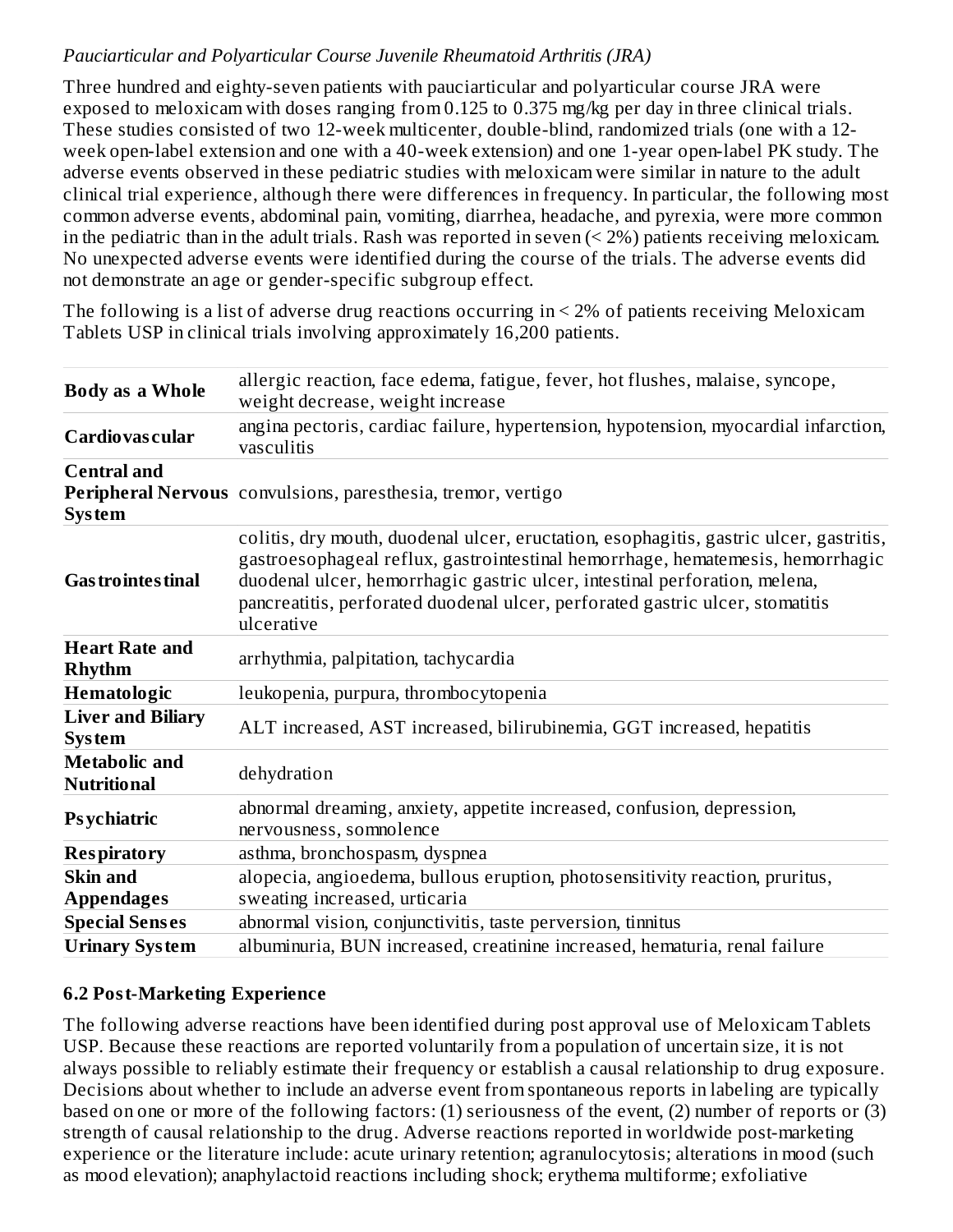dermatitis; interstitial nephritis; jaundice; liver failure; Stevens-Johnson Syndrome and toxic epidermal necrolysis.

# **7 DRUG INTERACTIONS**

See also Clinical Pharmacology (12.3).

# **7.1 ACE-Inhibitors**

NSAIDs may diminish the antihypertensive effect of ACE-inhibitors. This interaction should be given consideration in patients taking Meloxicam Tablets USP concomitantly with ACE-inhibitors.

# **7.2 Aspirin**

When Meloxicam Tablets USP is administered with aspirin (1000 mg 3 times daily) to healthy volunteers, an increase in the AUC (10%) and  $\mathsf{C}_{\max}$  (24%) of meloxicam was noted. The clinical significance of this interaction is not known; however, as with other NSAIDs concomitant administration of meloxicam and aspirin is not generally recommended because of the potential for increased adverse effects.

Concomitant administration of low-dose aspirin with Meloxicam Tablets USP may result in an increased rate of GI ulceration or other complications, compared to use of Meloxicam Tablets USP alone. Meloxicam Tablets USP is not a substitute for aspirin for cardiovascular prophylaxis.

# **7.3 Diuretics**

Clinical studies, as well as post-marketing observations, have shown that NSAIDs can reduce the natriuretic effect of furosemide and thiazides in some patients. This response has been attributed to inhibition of renal prostaglandin synthesis. However, studies with furosemide agents and meloxicam have not demonstrated a reduction in natriuretic effect. Furosemide single- and multiple-dose pharmacodynamics and pharmacokinetics are not affected by multiple doses of meloxicam. Nevertheless, during concomitant therapy with Meloxicam Tablets USP, patients should be observed closely for signs of renal failure *[see Warnings and Precautions (5.6)]*, as well as to ensure diuretic efficacy.

# **7.4 Lithium**

In a study conducted in healthy subjects, mean pre-dose lithium concentration and AUC were increased by 21% in subjects receiving lithium doses ranging from 804 mg to 1072 mg twice daily with meloxicam 15 mg every day as compared to subjects receiving lithium alone. These effects have been attributed to inhibition of renal prostaglandin synthesis by Meloxicam Tablets USP. Closely monitor patients on lithium treatment for signs of lithium toxicity when Meloxicam Tablets USP is introduced, adjusted or withdrawn.

# **7.5 Methotrexate**

NSAIDs have been reported to competitively inhibit methotrexate accumulation in rabbit kidney slices. Therefore, NSAIDs may reduce the elimination of methotrexate, thereby enhancing the toxicity of methotrexate. Use caution when Meloxicam Tablets USP are administered concomitantly with methotrexate *[see Clinical Pharmacology (12.3)]*.

# **7.6 Cyclosporine**

Meloxicam Tablets USP, like other NSAIDs, may affect renal prostaglandins, thereby altering the renal toxicity of certain drugs. Therefore, concomitant therapy with Meloxicam Tablets USP may increase cyclosporine's nephrotoxicity. Use caution when Meloxicam Tablets USP is administered concomitantly with cyclosporine.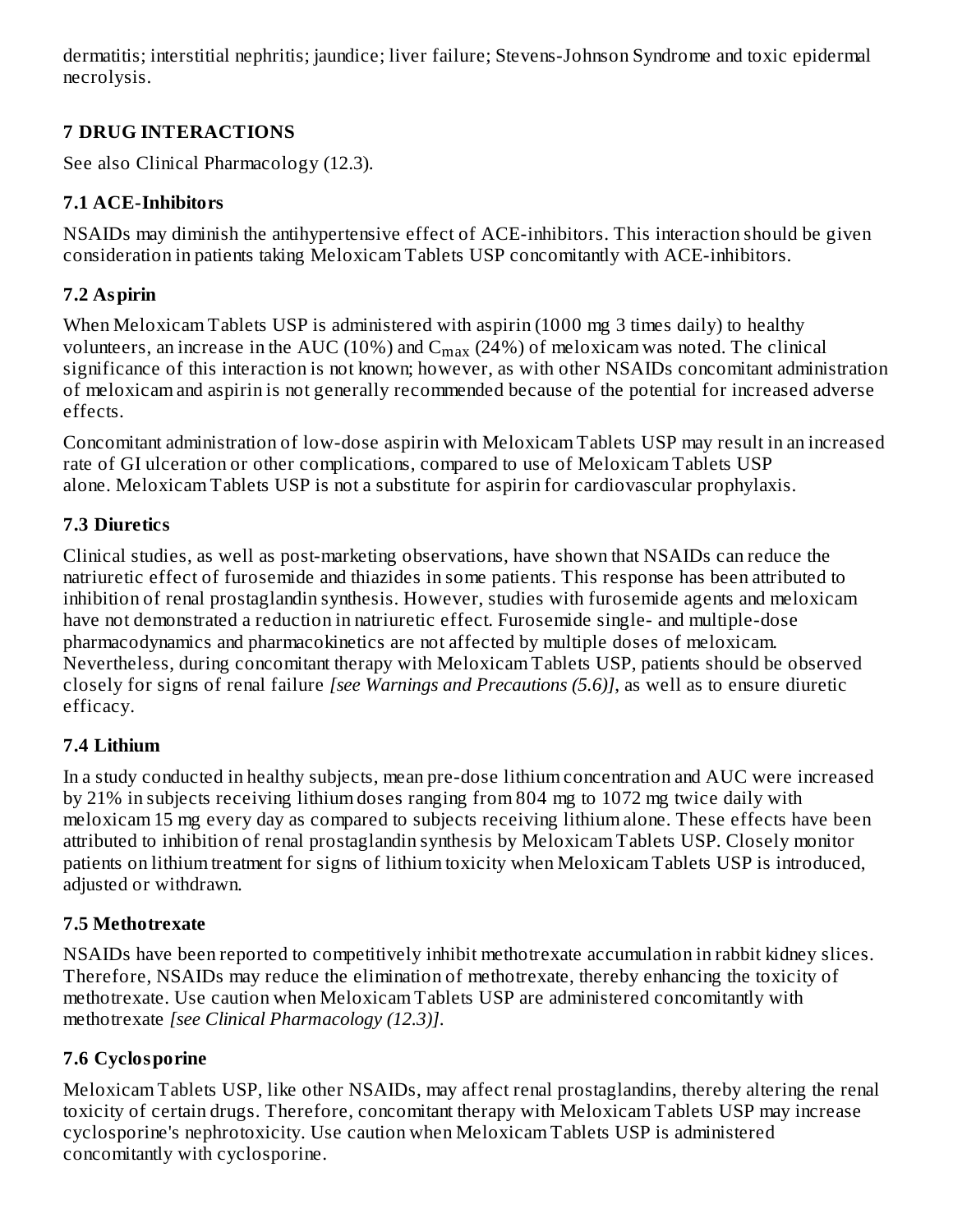## **7.7 Warfarin**

The effects of warfarin and NSAIDs on GI bleeding are synergistic, such that users of both drugs together have a risk of serious GI bleeding higher than users of either drug alone.

Monitor anticoagulant activity, particularly in the first few days after initiating or changing Meloxicam Tablets USP therapy in patients receiving warfarin or similar agents, since these patients are at an increased risk of bleeding than with the use of either drug alone. Use caution when administering Meloxicam Tablets USP with warfarin since patients on warfarin may experience changes in INR and an increased risk of bleeding complications when a new medication is introduced *[see Clinical Pharmacology (12.3)]*.

## **8 USE IN SPECIFIC POPULATIONS**

## **8.1 Pregnancy**

# **Pregnancy Category C; Category D Starting 30 Weeks Gestation**

There are no adequate and well controlled studies in pregnant women. Meloxicam crosses the placental barrier. Prior to 30 weeks gestation, use Meloxicam Tablets USP during pregnancy only if the potential benefit justifies the potential risk to the fetus. Starting at 30 weeks gestation, avoid meloxicam and other NSAIDs, in pregnant women as premature closure of the ductus arteriosus in the fetus may occur. If this drug is used during this time period in pregnancy, inform the patient of the potential hazard to a fetus *[see Warnings and Precautions (5.9) and Patient Counseling Information (17.8)]*.

# **Teratogenic Effects**

Meloxicam was not teratogenic when administered to pregnant rats during fetal organogenesis at oral doses up to 4 mg/kg/day (2.6-fold greater than the maximum recommended human daily dose [MRHD] based on body surface area [BSA] comparison). Administration of meloxicam to pregnant rabbits throughout embryogenesis produced an increased incidence of septal defects of the heart at an oral dose of 60 mg/kg/day. The no effect level was 20 mg/kg/day (26-fold greater than the MRHD based on BSA conversion).

## **Nonteratogenic Effects**

In rats and rabbits, embryolethality occurred at oral meloxicam doses of 1 mg/kg/day and 5 mg/kg/day, respectively (0.65- and 6.5-fold greater, respectively, than the MRHD based on BSA comparison) when administered throughout organogenesis.

# **8.2 Labor and Delivery**

The effects of Meloxicam Tablets USP on labor and delivery of pregnant women are unknown. Oral administration of meloxicam to pregnant rats during late gestation through lactation increased the incidence of dystocia, delayed parturition and decreased offspring survival at meloxicam doses of 0.125 mg/kg/day or greater (at least 12.5 times lower than the maximum recommended human daily dose based on body surface area comparison).

# **8.3 Nursing Mothers**

It is not known whether this drug is excreted in human milk; however, meloxicam was excreted in the milk of lactating rats at concentrations higher than those in plasma. Because many drugs are excreted in human milk and because of the potential for serious adverse reactions in nursing infants from Meloxicam Tablets USP, a decision should be made whether to discontinue nursing or to discontinue the drug, taking into account the importance of the drug to the mother.

# **8.4 Pediatric Us e**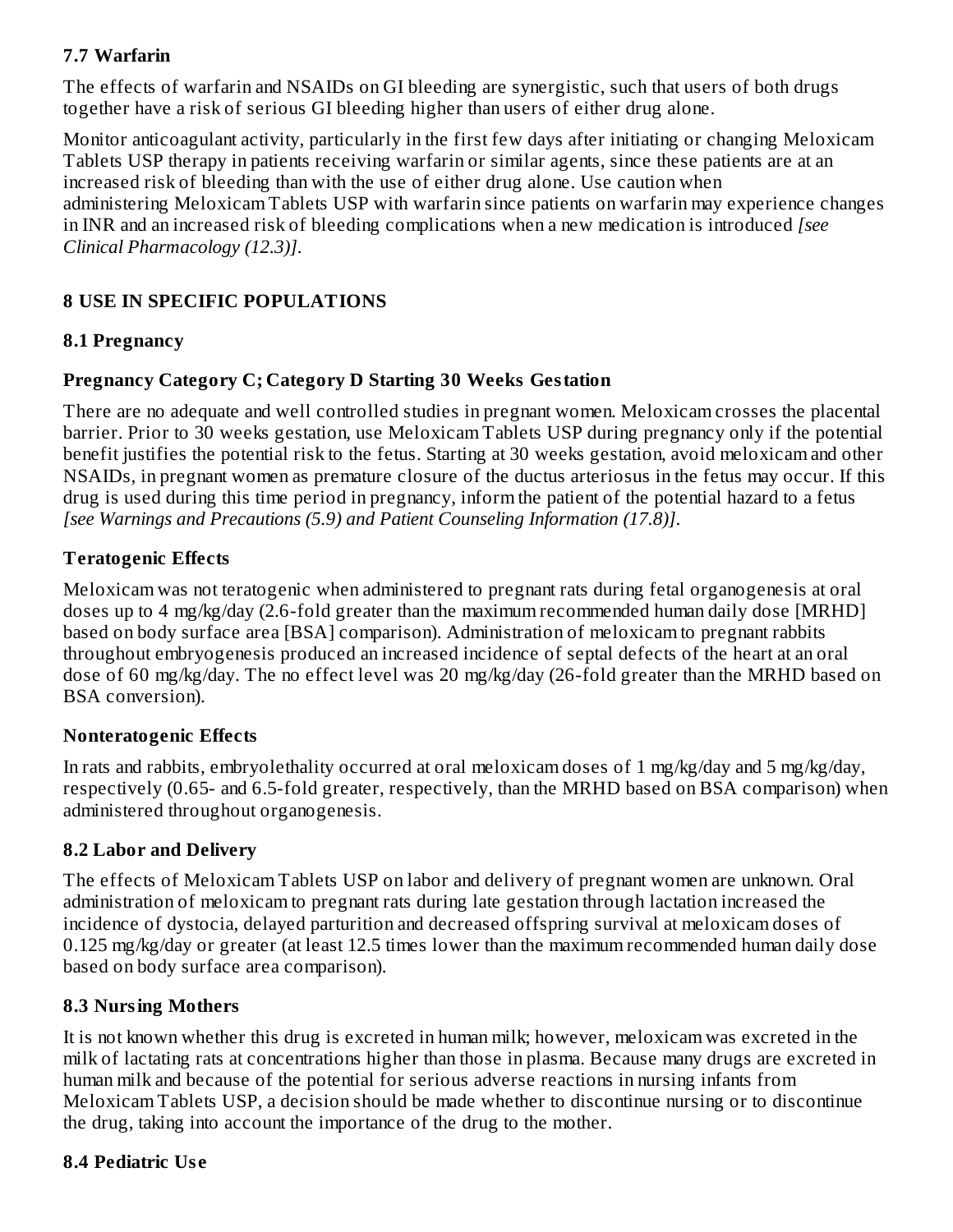The safety and effectiveness of meloxicam in pediatric JRA patients from 2 to 17 years of age has been evaluated in three clinical trials *[see Dosage and Administration (2.3), Adverse Reactions (6.1), and Clinical Studies (14.2)].*

# **8.5 Geriatric Us e**

As with any NSAID, caution should be exercised in treating the elderly (65 years and older).

Of the total number of subjects in clinical studies, 5,157 were age 65 and over (4,044 in OA studies and 1,113 in RA studies). No overall differences in safety or effectiveness were observed between these subjects and younger subjects, and other reported clinical experience has not identified differences in responses between the elderly and younger patients, but greater sensitivity of some older individuals cannot be ruled out.

# **8.6 Hepatic Impairment**

No dose adjustment is necessary in patients with mild to moderate hepatic impairment. Patients with severe hepatic impairment have not been adequately studied. Since meloxicam is significantly metabolized in the liver; the use of meloxicam in these patients should be done with caution *[see Warnings and Precautions (5.3) and Clinical Pharmacology (12.3)]*.

# **8.7 Renal Impairment**

No dose adjustment is necessary in patients with mild to moderate renal impairment. Patients with severe renal impairment have not been studied. The use of Meloxicam Tablets USP in subjects with severe renal impairment is not recommended. Following a single-dose of meloxicam, the free  $\mathsf{C}_{\max}$  plasma concentrations were higher in patients with renal failure on chronic hemodialysis (1% free fraction) in comparison to healthy volunteers (0.3% free fraction). Therefore, it is recommended that meloxicam dosage in this population not exceed 7.5 mg per day. Hemodialysis did not lower the total drug concentration in plasma; therefore, additional doses are not necessary after hemodialysis. Meloxicam is not dialyzable *[see Dosage and Administration (2.1), Warnings and Precautions (5.6) and Clinical Pharmacology (12.3)]*.

## **8.8 Females of Reproductive Potential**

Data from several small studies in humans and from studies in animals indicate that NSAIDs, including Meloxicam Tablets USP, may be associated with a reversible delay in ovulation. Therefore, in women who have difficulties conceiving, or who are undergoing investigation of infertility, use of meloxicam is not recommended.

# **10 OVERDOSAGE**

There is limited experience with meloxicam overdose. Four cases have taken 6 to 11 times the highest recommended dose; all recovered. Cholestyramine is known to accelerate the clearance of meloxicam.

Symptoms following acute NSAID overdose include lethargy, drowsiness, nausea, vomiting and epigastric pain, which are generally reversible with supportive care. Gastrointestinal bleeding can occur. Severe poisoning may result in hypertension, acute renal failure, hepatic dysfunction, respiratory depression, coma, convulsions, cardiovascular collapse and cardiac arrest. Anaphylactoid reactions have been reported with therapeutic ingestion of NSAIDs, and may occur following an overdose.

Patients should be managed with symptomatic and supportive care following an NSAID overdose. Administration of activated charcoal is recommended for patients who present 1 to 2 hours after overdose. For substantial overdose or severely symptomatic patients, activated charcoal may be administered repeatedly. Accelerated removal of meloxicam by 4 g oral doses of cholestyramine given 3 times a day was demonstrated in a clinical trial. Administration of cholestyramine may be useful following an overdose. Forced diuresis, alkalinization of urine, hemodialysis or hemoperfusion may not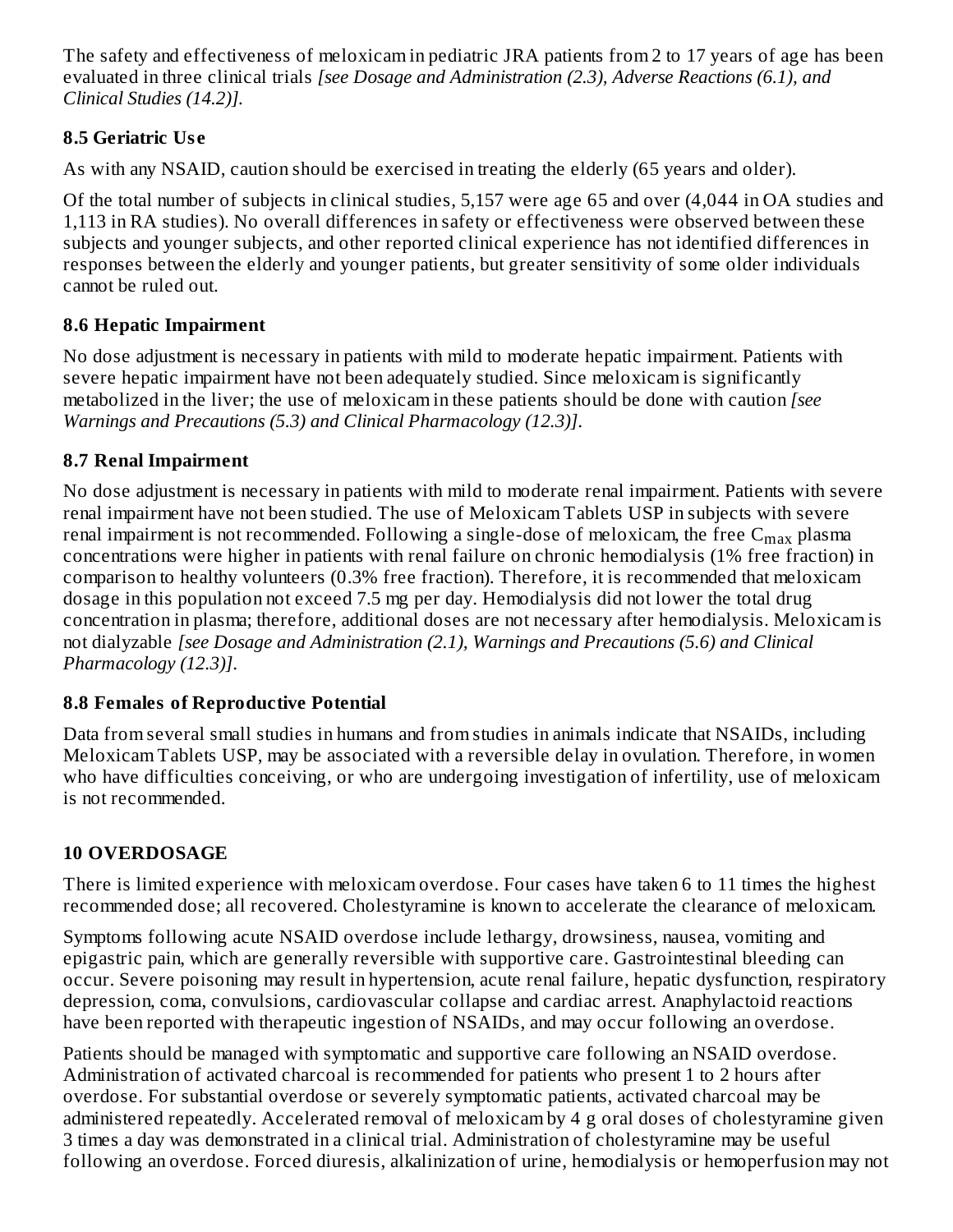be useful due to high protein binding.

For additional information about overdose treatment, call a poison control center (1-800-222-1222).

# **11 DESCRIPTION**

Meloxicam, an oxicam derivative, is a member of the enolic acid group of non-steroidal antiinflammatory drugs (NSAIDs). Each pastle yellow meloxicam tablet, USP contains 7.5 mg or 15 mg meloxicam for oral administration. Meloxicam is chemically designated as 4-hydroxy-2-methyl-*N*-(5 methyl-2-thiazolyl)-2*H*-1,2-benzothiazine-3-carboxamide-1,1-dioxide. The molecular weight is 351.4. Its molecular formula is  $C_{14}H_{13}N_3O_4S_2$  and it has the following structural formula:



Meloxicam, USP is a pastel yellow powder. Practically insoluble in water, slightly soluble in acetone, soluble in dimethylformamide, very slightly soluble in ethanol and in methanol. Meloxicam has an apparent partition coefficient (log P)<sub>app</sub> = 0.1 in *n*-octanol/buffer pH 7.4. Meloxicam has pKa values of 1.1 and 4.2.

Meloxicam is available as a tablet for oral administration containing 7.5 mg or 15 mg meloxicam.

The inactive ingredients in meloxicam tablets, USP include colloidal silicon dioxide, crospovidone, lactose monohydrate, magnesium stearate, microcrystalline cellulose,povidone and sodium citrate dihydrate.

# **12 CLINICAL PHARMACOLOGY**

## **12.1 Mechanism of Action**

The mechanism of action of meloxicam, like that of other NSAIDs, may be related to prostaglandin synthetase (cyclo-oxygenase) inhibition which is involved in the initial steps of the arachidonic acid cascade, resulting in the reduced formation of prostaglandins, thromboxanes and prostacylin. It is not completely understood how reduced synthesis of these compounds results in therapeutic efficacy.

## **12.2 Pharmacodynamics**

Meloxicam exhibits anti-inflammatory, analgesic and antipyretic activities.

## **12.3 Pharmacokinetics**

## **Absorption**

The absolute bioavailability of meloxicam capsules was 89% following a single oral dose of 30 mg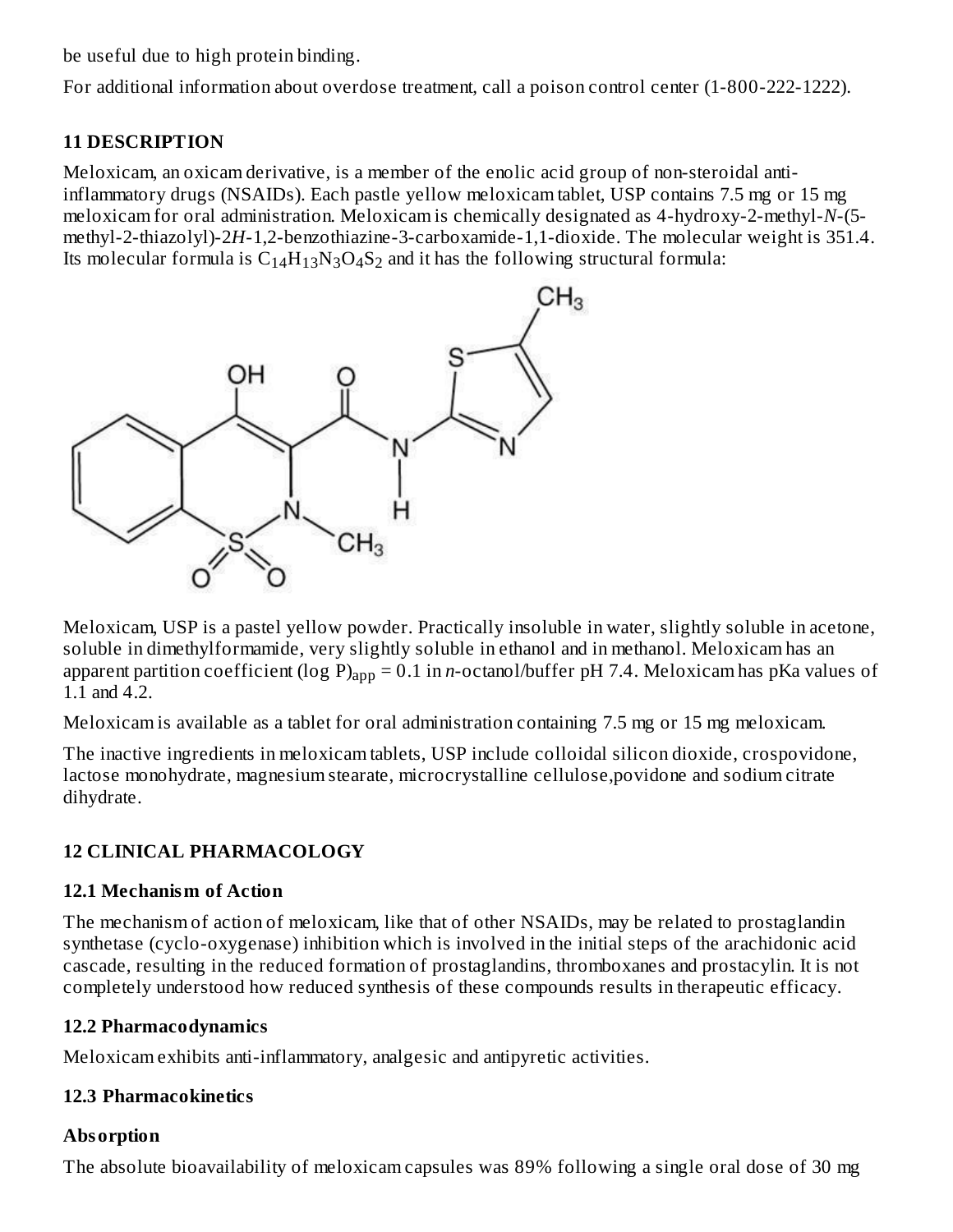compared with 30 mg IV bolus injection. Following single intravenous doses, dose proportional pharmacokinetics were shown in the range of 5 mg to 60 mg. After multiple oral doses the pharmacokinetics of meloxicam capsules were dose proportional over the range of 7.5 mg to 15 mg. Mean C $_{\rm max}$  was achieved within 4 to 5 hours after a 7.5 mg meloxicam tablet was taken under fasted conditions, indicating a prolonged drug absorption. With multiple dosing, steady-state concentrations were reached by Day 5. A second meloxicam concentration peak occurs around 12 to 14 hours postdose suggesting biliary recycling.Meloxicam capsules have been shown to be bioequivalent to meloxicam tablets USP.

| Table 3. Single-Dose and Steady-State Pharmacokinetic Parameters for Oral 7.5 mg and 15 mg Meloxicam (Mean and % |  |
|------------------------------------------------------------------------------------------------------------------|--|
| $\mathbf{C} \mathbf{V}$                                                                                          |  |

|                   |                                                                                                                                                                                                                                                                                                                                                                                                                                                                                                                          | Steady-State             | Single-Dose                       |                   |                 |                       |
|-------------------|--------------------------------------------------------------------------------------------------------------------------------------------------------------------------------------------------------------------------------------------------------------------------------------------------------------------------------------------------------------------------------------------------------------------------------------------------------------------------------------------------------------------------|--------------------------|-----------------------------------|-------------------|-----------------|-----------------------|
| Pharmacokinetic   |                                                                                                                                                                                                                                                                                                                                                                                                                                                                                                                          | HealthyMale              | Elderly                           | Elderly           | Renal           | Hepatic               |
| Parameters (% CV) |                                                                                                                                                                                                                                                                                                                                                                                                                                                                                                                          | Adults(Fed) <sup>2</sup> | Males(Fed) <sup>2</sup>           | Females $(Fed)^2$ | Failure(Fasted) | Insufficiency(Fasted) |
|                   |                                                                                                                                                                                                                                                                                                                                                                                                                                                                                                                          |                          | 7.5 mg $3$ tablets 15 mg capsules | 15 mg capsules    | 15 mg capsules  | 15 mg capsules        |
| N                 |                                                                                                                                                                                                                                                                                                                                                                                                                                                                                                                          | 18                       |                                   |                   | 12              | 12                    |
| $C_{\text{max}}$  | [mcg/mL]                                                                                                                                                                                                                                                                                                                                                                                                                                                                                                                 | 1.05(20)                 | 2.3(59)                           | 3.2(24)           | 0.59(36)        | 0.84(29)              |
| $t_{\rm max}$     | $[h] \centering \includegraphics[width=0.45\textwidth]{Figures/PD1.png} \caption{The 3D (black) model for the 3D (black) model. The 3D (black) model is shown in Fig.~\ref{fig:1}, (a) and (b) and (c) are shown in Fig.~\ref{fig:1}, (b) and (c) are shown in Fig.~\ref{fig:1}, (c) and (d) are shown in Fig.~\ref{fig:1}, (d) and (e) are shown in Fig.~\ref{fig:1}, (e) and (f) are shown in Fig.~\ref{fig:1}, (f) and (g) are shown in Fig.~\ref{fig:1}, (g) and (h) are shown in Fig.~\ref{fig:1}, (h) and (i) are$ | 4.9(8)                   | 5(12)                             | 6(27)             | 4(65)           | 10(87)                |
| $t_{1/2}$         | $[h] \centering \vspace{0.000000} \caption{The graph $\mathcal{N}_1$ is a function of $n = 100$ (black) and the number of nodes in the right.} \label{fig:non-linear}$                                                                                                                                                                                                                                                                                                                                                   | 20.1(29)                 | 21(34)                            | 24(34)            | 18(46)          | 16(29)                |
| CL/f              | [mL/min]                                                                                                                                                                                                                                                                                                                                                                                                                                                                                                                 | 8.8(29)                  | 9.9(76)                           | 5.1(22)           | 19(43)          | 11(44)                |
| $V_z/f^4$         | $[{\rm L}]$                                                                                                                                                                                                                                                                                                                                                                                                                                                                                                              | 14.7(32)                 | 15(42)                            | 10(30)            | 26(44)          | 14(29)                |

<sup>1</sup>The parameter values in the table are from various studies

<sup>2</sup>Not under high fat conditions

<sup>3</sup>Meloxicam tablets USP

 $4Vz/f = Dose/(AUC•$ Kel)

#### **Food and Antacid Effects**

Administration of meloxicam capsules following a high fat breakfast (75 g of fat) resulted in mean peak drug levels (i.e.,  $\rm{C_{max}}$ ) being increased by approximately 22% while the extent of absorption (AUC) was unchanged. The time to maximum concentration (T $_{\rm max}$ ) was achieved between 5 and 6 hours. In comparison, neither the AUC nor the  $\mathsf{C}_{\max}$  values for meloxicam suspension were affected following a similar high fat meal, while mean  $\rm T_{max}$  values were increased to approximately 7 hours. No pharmacokinetic interaction was detected with concomitant administration of antacids. Based on these results, Meloxicam Tablets USP can be administered without regard to timing of meals or concomitant administration of antacids.

#### **Distribution**

The mean volume of distribution (Vss) of meloxicam is approximately 10 L. Meloxicam is  $\sim$  99.4% bound to human plasma proteins (primarily albumin) within the therapeutic dose range. The fraction of protein binding is independent of drug concentration, over the clinically relevant concentration range, but decreases to  $\sim$  99% in patients with renal disease. Meloxicam penetration into human red blood cells, after oral dosing, is less than 10%. Following a radiolabeled dose, over 90% of the radioactivity detected in the plasma was present as unchanged meloxicam.

Meloxicam concentrations in synovial fluid, after a single oral dose, range from 40% to 50% of those in plasma. The free fraction in synovial fluid is 2.5 times higher than in plasma, due to the lower albumin content in synovial fluid as compared to plasma. The significance of this penetration is unknown.

#### **Metabolism**

Meloxicam is extensively metabolized in the liver. Meloxicam metabolites include 5'-carboxy meloxicam (60% of dose), from P-450 mediated metabolism formed by oxidation of an intermediate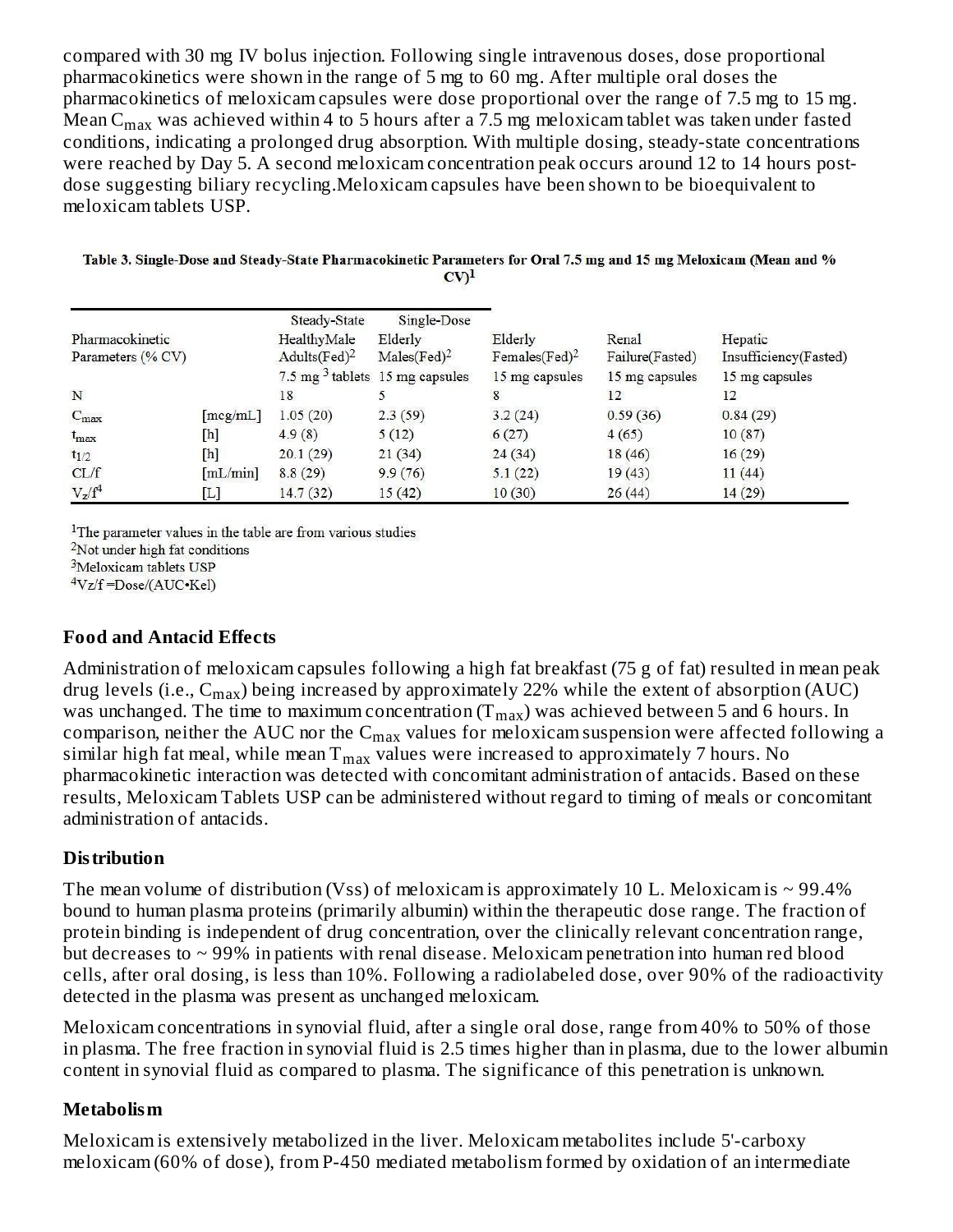metabolite 5'-hydroxymethyl meloxicam which is also excreted to a lesser extent (9% of dose). *In vitro* studies indicate that CYP2C9 (cytochrome P450 metabolizing enzyme) plays an important role in this metabolic pathway with a minor contribution of the CYP3A4 isozyme. Patients' peroxidase activity is probably responsible for the other two metabolites which account for 16% and 4% of the administered dose, respectively. All the four metabolites are not known to have any *in vivo* pharmacological activity.

## **Excretion**

Meloxicam excretion is predominantly in the form of metabolites, and occurs to equal extents in the urine and feces. Only traces of the unchanged parent compound are excreted in the urine (0.2%) and feces (1.6%). The extent of the urinary excretion was confirmed for unlabeled multiple 7.5 mg doses: 0.5%, 6%, and 13% of the dose were found in urine in the form of meloxicam, and the 5'-hydroxymethyl and 5'-carboxy metabolites, respectively. There is significant biliary and/or enteral secretion of the drug. This was demonstrated when oral administration of cholestyramine following a single IV dose of meloxicam decreased the AUC of meloxicam by 50%.

The mean elimination half-life  $(t_{1/2})$  ranges from 15 hours to 20 hours. The elimination half-life is constant across dose levels indicating linear metabolism within the therapeutic dose range. Plasma clearance ranges from 7 to 9 mL/min.

# **Special Populations**

# *Pediatric*

After single (0.25 mg/kg) dose administration and after achieving steady-state (0.375 mg/kg/day), there was a general trend of approximately 30% lower exposure in younger patients (2 to 6 years old) as compared to the older patients (7 to 16 years old). The older patients had meloxicam exposures similar (single dose) or slightly reduced (steady state) to those in the adult patients, when using AUC values normalized to a dose of 0.25 mg/kg *[see Dosage and Administration (2.4)]*. The meloxicam mean (SD) elimination half-life was 15.2 (10.1) and 13 hours (3) for the 2 to 6 year old patients, and 7 to 16 year old patients, respectively.

In a covariate analysis, utilizing population pharmacokinetics body-weight, but not age, was the single predictive covariate for differences in the meloxicam apparent oral plasma clearance. The body-weight normalized apparent oral clearance values were adequate predictors of meloxicam exposure in pediatric patients.

The pharmacokinetics of Meloxicam Tablets USP in pediatric patients under 2 years of age have not been investigated.

## *Geriatric*

Elderly males  $(≥ 65$  years of age) exhibited meloxicam plasma concentrations and steady-state pharmacokinetics similar to young males. Elderly females (≥ 65 years of age) had a 47% higher  $\mathrm{AUC}_{\mathrm{ss}}$ and 32% higher  $\rm{C_{max,ss}}$  as compared to younger females ( $\leq$  55 years of age) after body weight normalization. Despite the increased total concentrations in the elderly females, the adverse event profile was comparable for both elderly patient populations. A smaller free fraction was found in elderly female patients in comparison to elderly male patients.

## *Gender*

Young females exhibited slightly lower plasma concentrations relative to young males. After single doses of 7.5 mg Meloxicam Tablets USP, the mean elimination half-life was 19.5 hours for the female group as compared to 23.4 hours for the male group. At steady-state, the data were similar (17.9 hours vs. 21.4 hours). This pharmacokinetic difference due to gender is likely to be of little clinical importance. There was linearity of pharmacokinetics and no appreciable difference in the  $\mathsf{C}_{\max}$  or  $\mathsf{T}_{\max}$ across genders.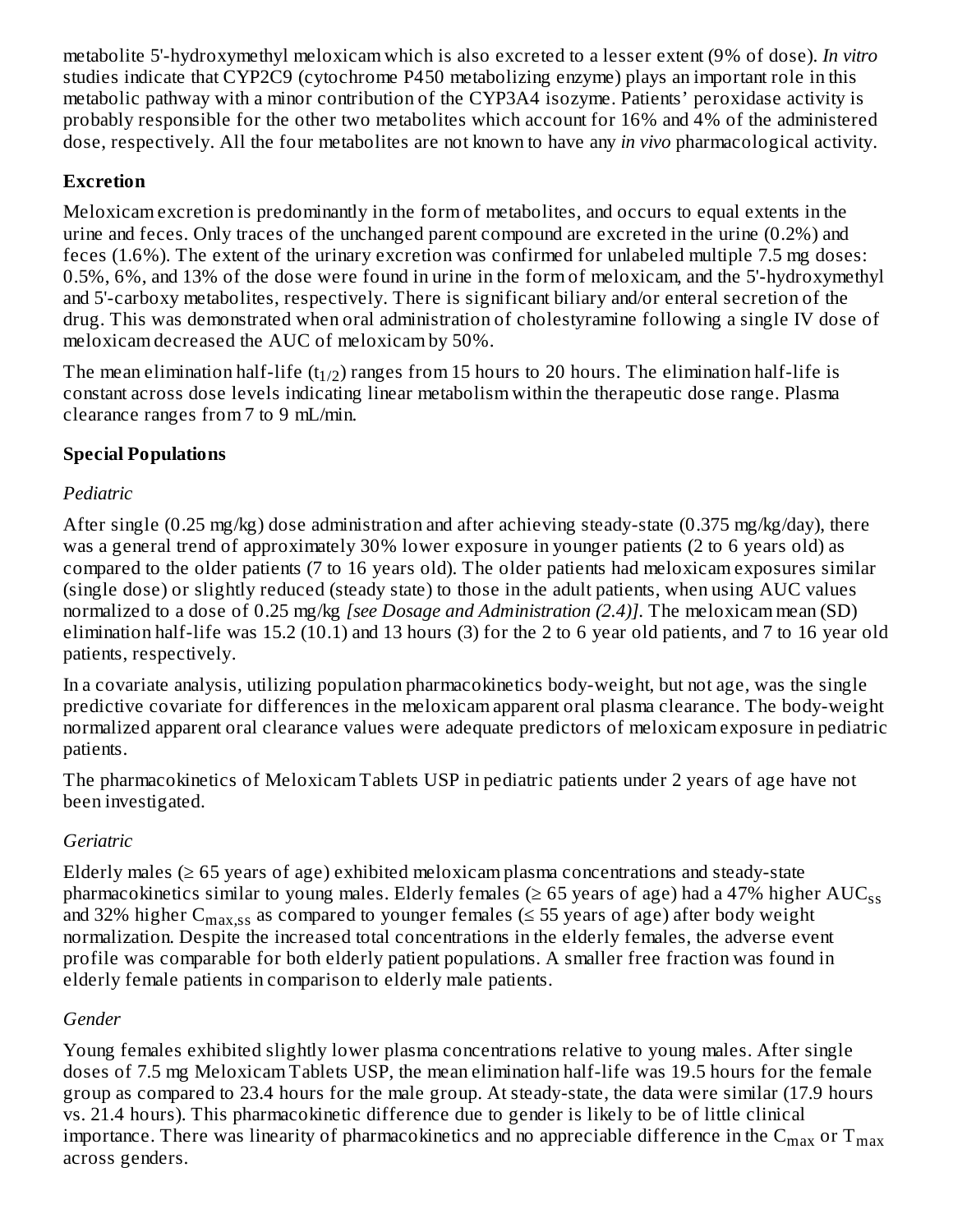## *Hepatic Impairment*

Following a single 15 mg dose of meloxicam there was no marked difference in plasma concentrations in patients with mild (Child-Pugh Class I) or moderate (Child-Pugh Class II) hepatic impairment compared to healthy volunteers. Protein binding of meloxicam was not affected by hepatic impairment. No dosage adjustment is necessary in patients with mild to moderate hepatic impairment. Patients with severe hepatic impairment (Child-Pugh Class III) have not been adequately studied *[see Warnings and Precautions (5.3) and Use in Specific Populations (8.6)]*.

## *Renal Impairment*

Meloxicam pharmacokinetics have been investigated in subjects with mild and moderate renal impairment. Total drug plasma concentrations of meloxicam decreased and total clearance of meloxicam increased with the degree of renal impairment while free AUC values were similar in all groups. The higher meloxicam clearance in subjects with renal impairment may be due to increased fraction of unbound meloxicam which is available for hepatic metabolism and subsequent excretion. No dosage adjustment is necessary in patients with mild to moderate renal impairment. Patients with severe renal impairment have not been adequately studied. The use of Meloxicam Tablets USP in subjects with severe renal impairment is not recommended *[see Warnings and Precautions (5.6) and Use in Specific Populations (8.7)]*.

#### *Hemodialysis*

Following a single-dose of meloxicam, the free  $\mathsf{C}_{\max}$  plasma concentrations were higher in patients with renal failure on chronic hemodialysis (1% free fraction) in comparison to healthy volunteers (0.3% free fraction). Hemodialysis did not lower the total drug concentration in plasma; therefore, additional doses are not necessary after hemodialysis. Meloxicam is not dialyzable *[see Dosage and Administration (2.1), Warnings and Precautions (5.6) and Use in Specific Populations (8.7)]*.

## **Drug Interactions**

## *Aspirin*

When Meloxicam Tablets USP is administered with aspirin (1000 mg 3 times daily) to healthy volunteers, it tended to increase the AUC (10%) and  $\rm{C_{max}}$  (24%) of meloxicam. The clinical significance of this interaction is not known *[see Drug Interactions (7.2)]*.

#### *Cholestyramine*

Pretreatment for 4 days with cholestyramine significantly increased the clearance of meloxicam by 50%. This resulted in a decrease in t $_{1/2}$ , from 19.2 hours to 12.5 hours, and a 35% reduction in AUC. This suggests the existence of a recirculation pathway for meloxicam in the gastrointestinal tract. The clinical relevance of this interaction has not been established.

#### *Cimetidine*

Concomitant administration of 200 mg cimetidine 4 times daily did not alter the single-dose pharmacokinetics of 30 mg meloxicam.

## *Digoxin*

Meloxicam 15 mg once daily for 7 days did not alter the plasma concentration profile of digoxin after ßacetyldigoxin administration for 7 days at clinical doses. *In vitro* testing found no protein binding drug interaction between digoxin and meloxicam.

## *Lithium*

In a study conducted in healthy subjects, mean pre-dose lithium concentration and AUC were increased by 21% in subjects receiving lithium doses ranging from 804 mg to 1072 mg twice daily with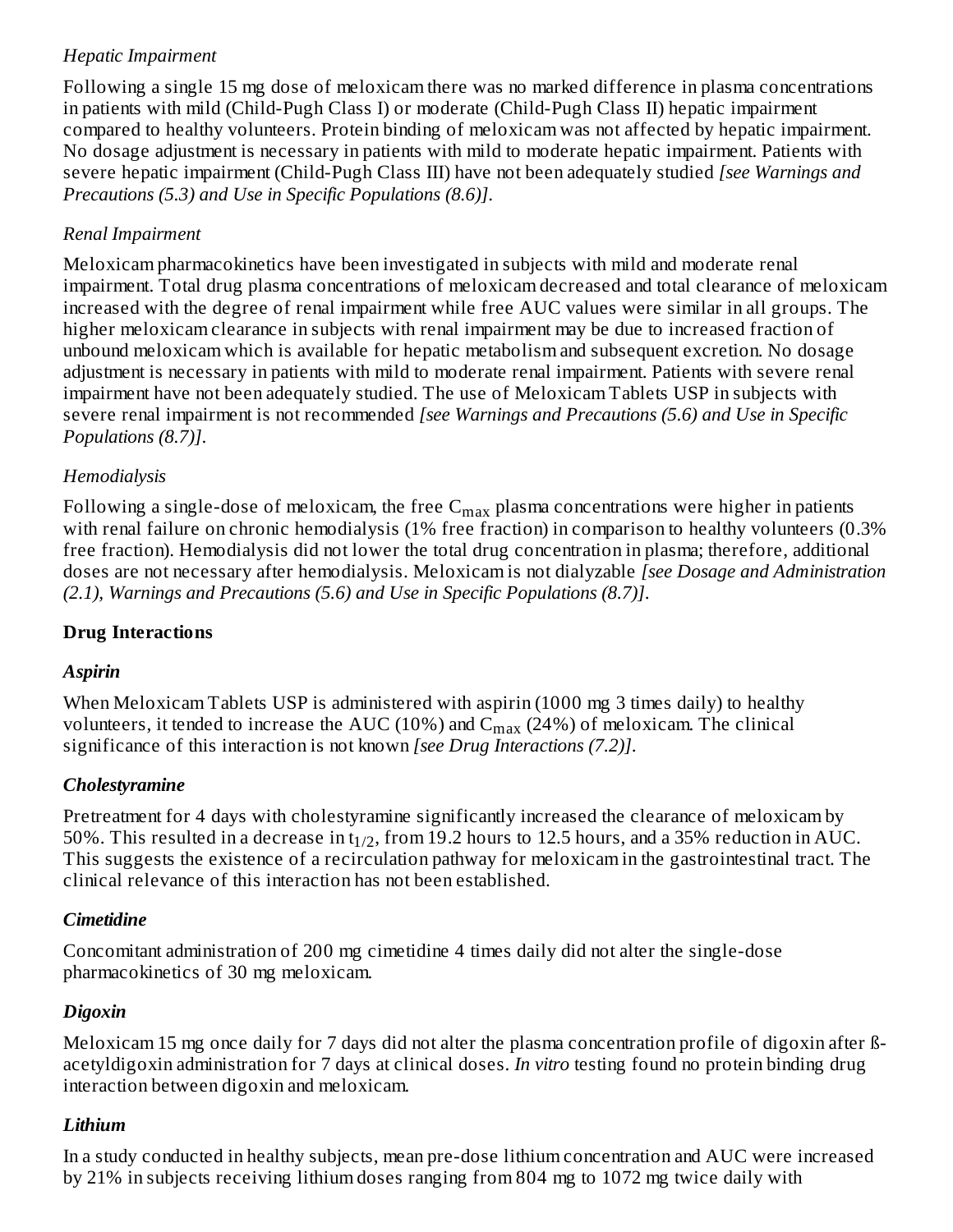meloxicam 15 mg QD every day as compared to subjects receiving lithium alone *[see Drug Interactions (7.4)]*.

#### *Methotrexate*

A study in 13 rheumatoid arthritis (RA) patients evaluated the effects of multiple doses of meloxicam on the pharmacokinetics of methotrexate taken once weekly. Meloxicam did not have a significant effect on the pharmacokinetics of single doses of methotrexate. *In vitro*, methotrexate did not displace meloxicam from its human serum binding sites *[see Drug Interactions (7.5)]*.

#### *Warfarin*

The effect of meloxicam on the anticoagulant effect of warfarin was studied in a group of healthy subjects receiving daily doses of warfarin that produced an INR (International Normalized Ratio) between 1.2 and 1.8. In these subjects, meloxicam did not alter warfarin pharmacokinetics and the average anticoagulant effect of warfarin as determined by prothrombin time. However, one subject showed an increase in INR from 1.5 to 2.1. Caution should be used when administering Meloxicam Tablets USP with warfarin since patients on warfarin may experience changes in INR and an increased risk of bleeding complications when a new medication is introduced *[see Drug Interactions (7.7)]*.

## **13 NONCLINICAL TOXICOLOGY**

## **13.1 Carcinogenesis, Mutagenesis, Impairment of Fertility**

#### **Carcinogenesis**

There was no increase in tumor incidence in long-term carcinogenicity studies in rats (104 weeks) and mice (99 weeks) administered meloxicam at oral doses up to 0.8 mg/kg/day in rats and up to 8 mg/kg/day in mice (up to 0.5- and 2.6-fold, respectively, the maximum recommended human daily dose based on body surface area comparison).

#### **Mutagenesis**

Meloxicam was not mutagenic in an Ames assay, or clastogenic in a chromosome aberration assay with human lymphocytes and an *in vivo* micronucleus test in mouse bone marrow.

## **Impairment of Fertility**

Meloxicam did not impair male and female fertility in rats at oral doses up to 9 mg/kg/day in males and 5 mg/kg/day in females (up to 5.8- and 3.2-fold greater, respectively, than the maximum recommended human daily dose based on body surface area comparison).

# **14 CLINICAL STUDIES**

## **14.1 Osteoarthritis and Rheumatoid Arthritis**

The use of Meloxicam Tablets USP for the treatment of the signs and symptoms of osteoarthritis of the knee and hip was evaluated in a 12-week, double-blind, controlled trial. Meloxicam Tablets USP (3.75 mg, 7.5 mg, and 15 mg daily) was compared to placebo. The four primary endpoints were investigator's global assessment, patient global assessment, patient pain assessment and total WOMAC score (a selfadministered questionnaire addressing pain, function and stiffness). Patients on Meloxicam Tablets USP 7.5 mg daily and Meloxicam Tablets USP 15 mg daily showed significant improvement in each of these endpoints compared with placebo.

The use of Meloxicam Tablets USP for the management of signs and symptoms of osteoarthritis was evaluated in six double-blind, active-controlled trials outside the U.S. ranging from 4 weeks' to 6 months' duration. In these trials, the efficacy of Meloxicam Tablets USP, in doses of 7.5 mg/day and 15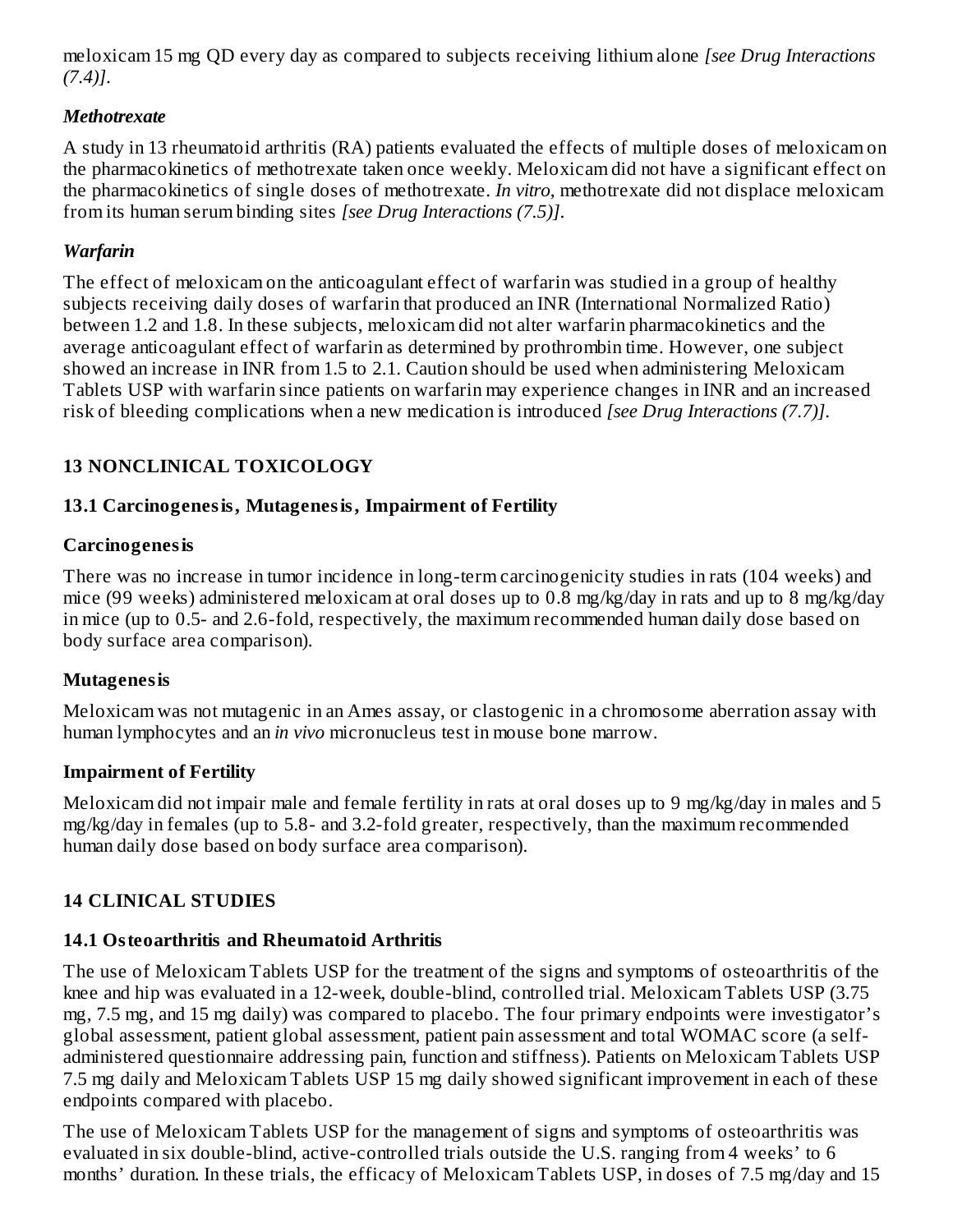mg/day, was comparable to piroxicam 20 mg/day and diclofenac SR 100 mg/day and consistent with the efficacy seen in the U.S. trial.

The use of Meloxicam Tablets USP for the treatment of the signs and symptoms of rheumatoid arthritis was evaluated in a 12-week, double-blind, controlled multinational trial. Meloxicam Tablets USP (7.5 mg, 15 mg, and 22.5 mg daily) was compared to placebo. The primary endpoint in this study was the ACR20 response rate, a composite measure of clinical, laboratory and functional measures of RA response. Patients receiving Meloxicam Tablets USP 7.5 mg and 15 mg daily showed significant improvement in the primary endpoint compared with placebo. No incremental benefit was observed with the 22.5 mg dose compared to the 15 mg dose.

#### **14.2 Juvenile Rheumatoid Arthritis (JRA) Pauciarticular and Polyarticular Cours e**

The use of meloxicam for the treatment of the signs and symptoms of pauciarticular or polyarticular course juvenile rheumatoid arthritis in patients 2 years of age and older was evaluated in two 12-week, double-blind, parallel-arm, active-controlled trials.

Both studies included three arms: naproxen and two doses of meloxicam. In both studies, meloxicam dosing began at 0.125 mg/kg/day (7.5 mg maximum) or 0.25 mg/kg/day (15 mg maximum), and naproxen dosing began at 10 mg/kg/day. One study used these doses throughout the 12-week dosing period, while the other incorporated a titration after 4 weeks to doses of 0.25 mg/kg/day and 0.375 mg/kg/day (22.5 mg maximum) of meloxicam and 15 mg/kg/day of naproxen.

The efficacy analysis used the ACR Pediatric 30 responder definition, a composite of parent and investigator assessments, counts of active joints and joints with limited range of motion, and erythrocyte sedimentation rate. The proportion of responders were similar in all three groups in both studies, and no difference was observed between the meloxicam dose groups.

#### **16 HOW SUPPLIED/STORAGE AND HANDLING**

Meloxicam Tablets USP are available as 7.5 mg pastel yellow, round, uncoated, debossed tablets with 'B404' on one side and plain on the other side, and as 15 mg pastel yellow, capsule-shaped, uncoated, debossed tablets with'B419' on one side and plain on the other side.

Meloxicam Tablets USP 7.5 mg: NDC 62250-675-30; Bottles of 30 NDC 62250-675-10; Bottles of 100 NDC 62250-675-03; Bottles of 1000

Meloxicam Tablets USP 15 mg: NDC 62250-676-30; Bottles of 30 NDC 62250-676-10; Bottles of 100 NDC 62250-676-03; Bottles of 1000

#### Storage **Store at 25°C (77°F); excursions permitted to 15°C -30°C (59°F -86°F).**

Keep Meloxicam Tablets USP in a dry place. Dispense tablets in a tight container. Keep this and all medications out of the reach of children.

## **17 PATIENT COUNSELING INFORMATION**

*See FDA-approved Medication Guide*

**Patients should be informed of the following information before initiating therapy with an NSAID and periodically during the cours e of ongoing therapy.**

#### **17.1 Medication Guide**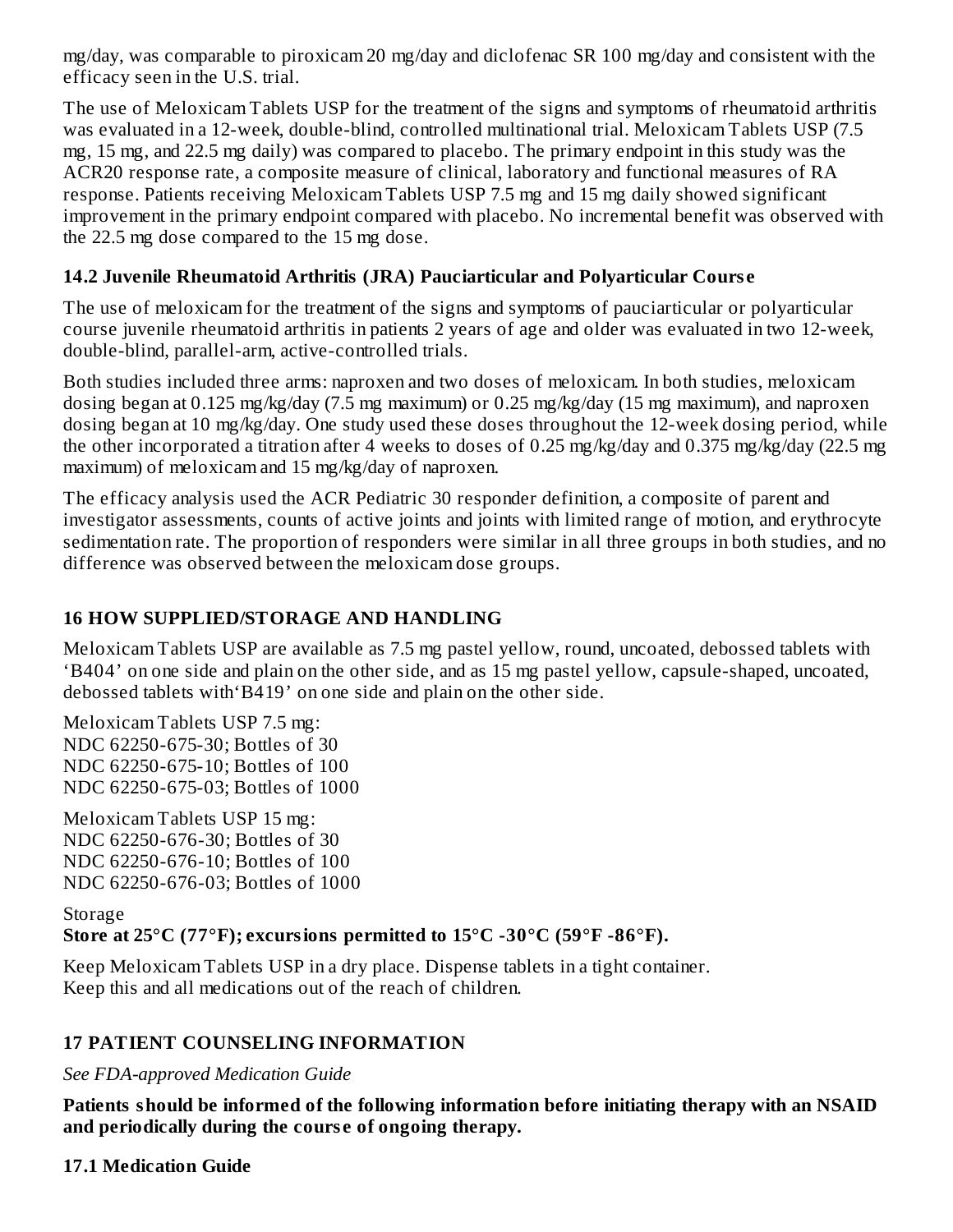Inform patients of the availability of a Medication Guide for NSAIDs that accompanies each prescription dispensed, and instruct them to read the Medication Guide prior to using Meloxicam Tablets USP.

# **17.1 Medication Guide**

Inform patients of the availability of a Medication Guide for NSAIDs that accompanies each prescription dispensed, and instruct them to read the Medication Guide prior to using Meloxicam Tablets USP.

## **17.2 Cardiovas cular Effects**

NSAIDs including Meloxicam Tablets USP may cause serious CV side effects, such as MI or stroke, which may result in hospitalization and even death. Although serious CV events can occur without warning symptoms, patients should be alert for the signs and symptoms of chest pain, shortness of breath, weakness, slurring of speech and should ask for medical advice when observing any indicative sign or symptoms. Patients should be apprised of the importance of this follow-up *[see Warnings and Precautions (5.1)]*.

# **17.3 Gastrointestinal Effects**

NSAIDs including Meloxicam Tablets USP, can cause GI discomfort and, rarely, serious GI side effects, such as ulcers and bleeding, which may result in hospitalization and even death. Although serious GI tract ulcerations and bleeding can occur without warning symptoms, patients should be alert for the signs and symptoms of ulcerations and bleeding, and should ask for medical advice when observing any indicative sign or symptoms including epigastric pain, dyspepsia, melena and hematemesis. Patients should be apprised of the importance of this follow-up *[see Warnings and Precautions (5.2)]*.

# **17.4 Hepatotoxicity**

Inform patients of the warning signs and symptoms of hepatotoxicity (e.g., nausea, fatigue, lethargy, pruritus, jaundice, right upper quadrant tenderness and "flu-like" symptoms). If these occur, instruct patients to stop therapy and seek immediate medical therapy *[see Warnings and Precautions (5.3)]*.

## **17.5 Advers e Skin Reactions**

NSAIDs including Meloxicam Tablets USP, can cause serious skin side effects such as exfoliative dermatitis, Stevens-Johnson Syndrome (SJS), and toxic epidermal necrolysis (TEN), which may result in hospitalization and even death. Although serious skin reactions may occur without warning, patients should be alert for the signs and symptoms of skin rash and blisters, fever or other signs of hypersensitivity such as itching, and should ask for medical advice when observing any indicative signs or symptoms. Advise patients to stop the drug immediately if they develop any type of rash and contact their physicians as soon as possible *[see Warnings and Precautions (5.8)]*.

# **17.6 Weight Gain and Edema**

Advise patients to promptly report signs or symptoms of unexplained weight gain or edema to their physicians *[see Warnings and Precautions (5.5)]*.

# **17.7 Anaphylactoid Reactions**

Inform patients of the signs of an anaphylactoid reaction (e.g., difficulty breathing, swelling of the face or throat). Instruct patients seek immediate emergency help *[see Warnings and Precautions (5.7)]*.

## **17.8 Effects During Pregnancy**

Starting at 30 weeks gestation, Meloxicam Tablets USP should be avoided as premature closure of the ductus arteriosus in the fetus may occur *[see Warnings and Precautions (5.9) and Use in Specific*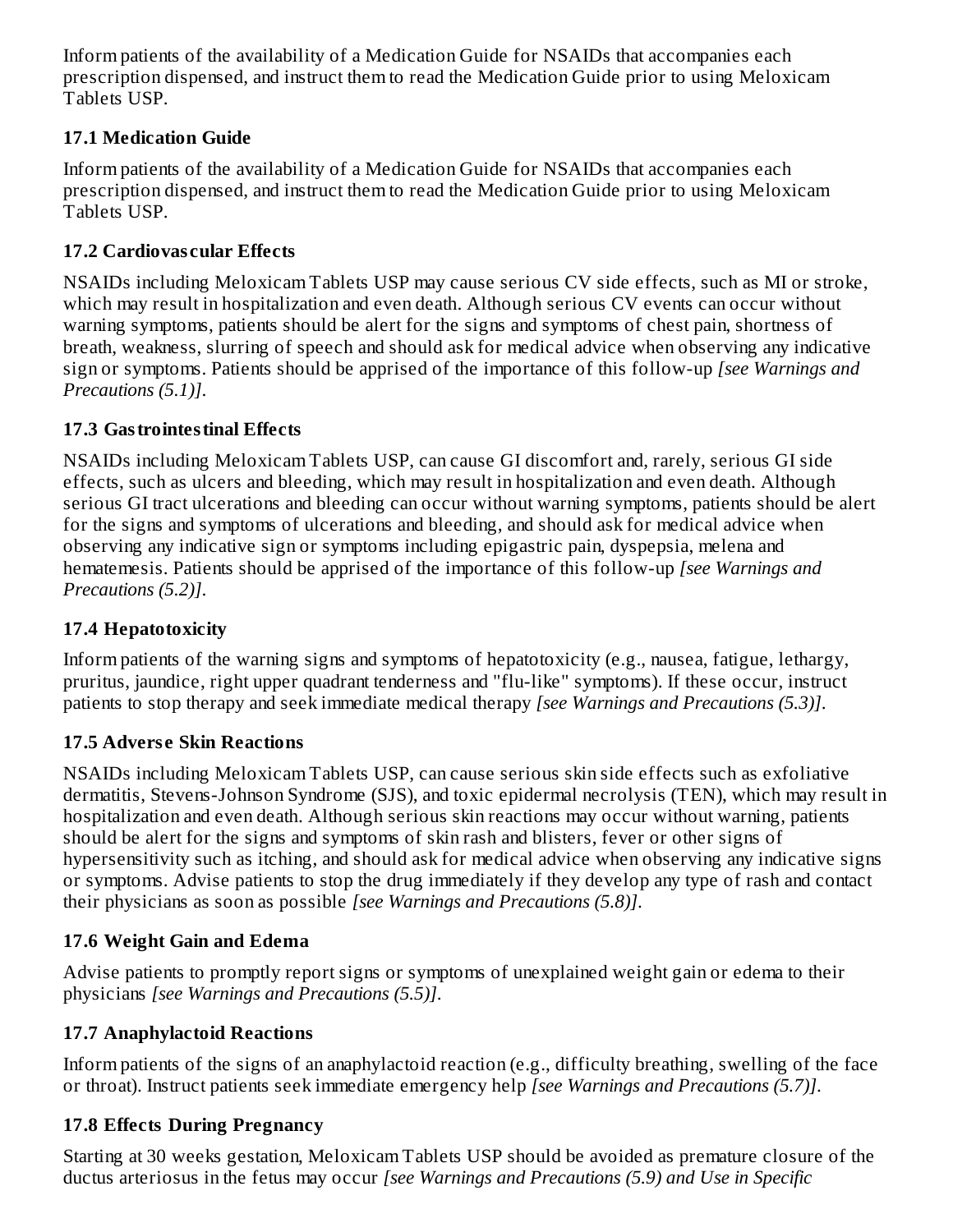*Populations (8.1)]*.

## **17.9 Effects On Female Fertility**

Advise females of reproductive potential who desire pregnancy that NSAIDs, including Meloxicam Tablets USP, may be associated with a reversible delay in ovulation For women who have difficulties conceiving, or who are undergoing investigation of infertility, use of meloxicam is not recommended *[see Use in Specific Populations 8.8)]*.

## **Pleas e address medical inquiries to 1-727-471-0850**.

Manufactured by: CSPC OUYI PHARMACEUTICAL CO., LTD. Shijiazhuang Hebei, China. Distributed by: Belcher Pharmaceuticals, LLC Largo, FL 33777, USA

**Medication Guide for Non-Steroidal Anti-Inflammatory Drugs** (**NSAIDs)**

(See the end of this Medication Guide for a list of prescription NSAID medicines.)

**What is the most important information I should know about medicines called Non-Steroidal Anti-Inflammatory Drugs (NSAIDs)?**

**NSAID medicines may increas e the chance of a heart attack or stroke that can lead to death.** This chance increases:

•with longer use of NSAID medicines•in people who have heart disease

**NSAID medicines should never be us ed right before or after a heart surgery called a "coronary artery bypass graft (CABG)."**

#### **NSAID medicines can caus e ulcers and bleeding in the stomach and intestines at any time during treatment. Ulcers and bleeding:**

•can happen without warning symptoms•may cause death

# **The chance of a person getting an ulcer or bleeding increas es with:**

•taking medicines called "corticosteroids" and "anticoagulants"•longer use•smoking•drinking alcohol•older age•having poor health

# **NSAID medicines should only be us ed:**

•exactly as prescribed•at the lowest dose possible for your treatment•for the shortest time needed

# **What are Non-Steroidal Anti-Inflammatory Drugs (NSAIDs)?**

NSAID medicines are used to treat pain and redness, swelling, and heat (inflammation) from medical conditions such as:

•different types of arthritis•menstrual cramps and other types of short-term pain

# **Who should not take a Non-Steroidal Anti-Inflammatory Drug (NSAID)?**

# **Do not take an NSAID medicine:**

•if you had an asthma attack, hives, or other allergic reaction with aspirin or any other NSAID medicine•for pain right before or after heart bypass surgery

# **Tell your healthcare provider:**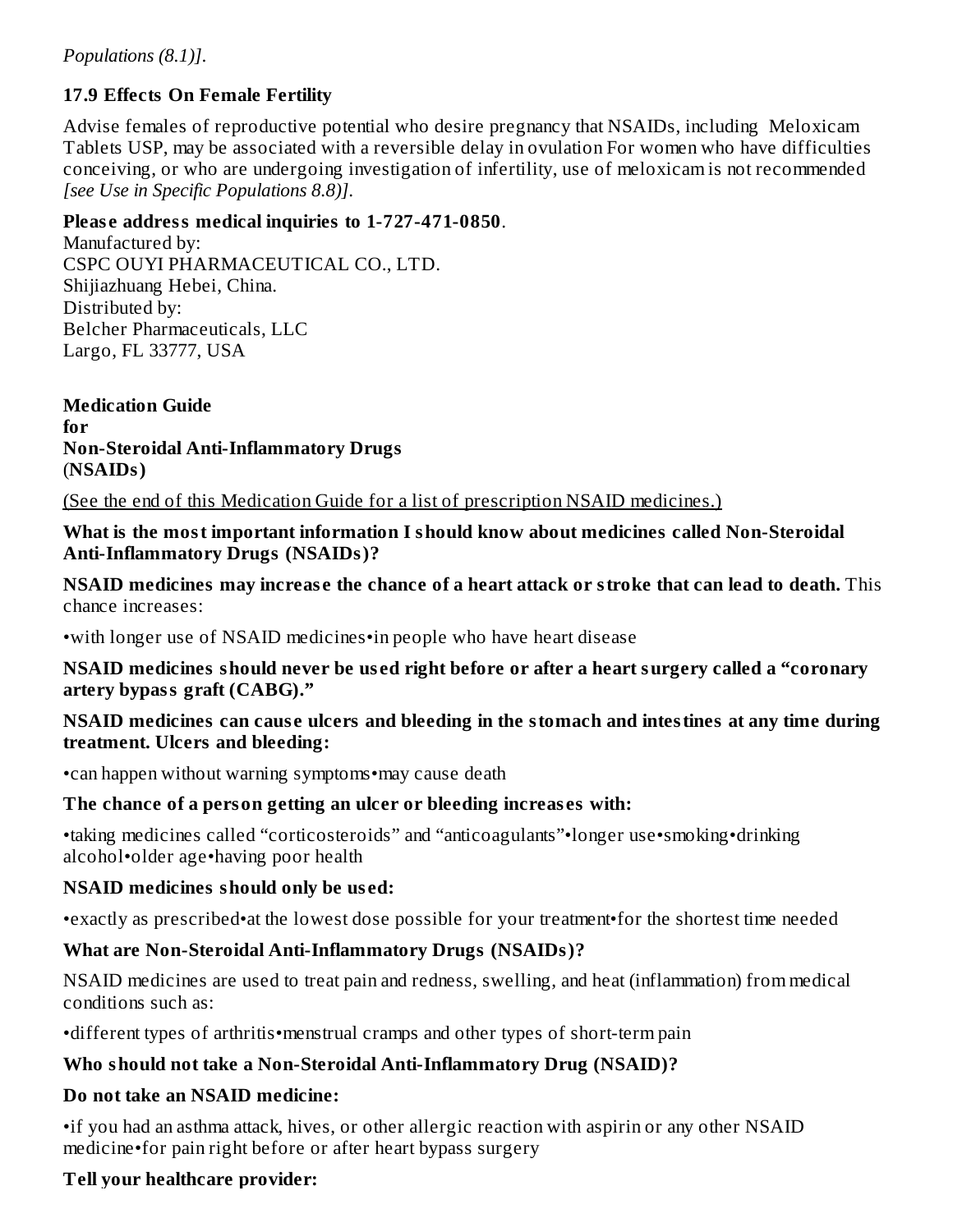•about all of your medical conditions.•about all of the medicines you take. NSAIDs and some other medicines can interact with each other and cause serious side effects. **Keep a list of your medicines to show to your healthcare provider and pharmacist.** •if you are pregnant. **NSAID medicines should not be us ed by pregnant women late in their pregnancy.**•if you are breastfeeding. **Talk to your doctor.**

**What are the possible side effects of Non-Steroidal Anti-Inflammatory Drugs (NSAIDs)?**

**Tell your healthcare provider:**

| Serious side effects include:<br>•heart attack•stroke•high blood<br>pressure•heart failure from body<br>swelling (fluid retention)•kidney<br>problems including kidney<br>failure•bleeding and ulcers in the<br>stomach and intestine•low red<br>blood cells (anemia)•life-<br>threatening skin reactions•life-<br>threatening allergic reactions•liver<br>problems including liver | Other side effects include:<br>•stomach<br>pain•constipation•diarrhea•gas•heartburn•nausea•vomiting•dizziness |
|-------------------------------------------------------------------------------------------------------------------------------------------------------------------------------------------------------------------------------------------------------------------------------------------------------------------------------------------------------------------------------------|---------------------------------------------------------------------------------------------------------------|
|                                                                                                                                                                                                                                                                                                                                                                                     |                                                                                                               |
| failure•asthma attacks in people                                                                                                                                                                                                                                                                                                                                                    |                                                                                                               |
| who have asthma                                                                                                                                                                                                                                                                                                                                                                     |                                                                                                               |

## **Get emergency help right away if you have any of the following symptoms:**

•shortness of breath or trouble breathing•chest pain•weakness in one part or side of your body•slurred speech•swelling of the face or throat

#### **Stop your NSAID medicine and call your healthcare provider right away if you have any of the following symptoms:**

•nausea•more tired or weaker than usual•itching•your skin or eyes look yellow•stomach pain•flu-like symptoms•vomit blood•there is blood in your bowel movement or it is black and sticky like tar•unusual weight gain•skin rash or blisters with fever•swelling of the arms and legs, hands and feet

These are not all the side effects with NSAID medicines. Talk to your healthcare provider or pharmacist for more information about NSAID medicines.

#### **Call your doctor for medical advice about side effects. You may report side effects to FDA at 1- 800-FDA-1088.**

## **Other information about Non-Steroidal Anti-Inflammatory Drugs (NSAIDs)**

•Aspirin is an NSAID medicine but it does not increase the chance of a heart attack. Aspirin can cause bleeding in the brain, stomach, and intestines. Aspirin can also cause ulcers in the stomach and intestines.•Some of these NSAID medicines are sold in lower doses without a prescription (over-thecounter). Talk to your healthcare provider before using over-the-counter NSAIDs for more than 10 days.

| Generic Name Tradename |                                                           |
|------------------------|-----------------------------------------------------------|
| Celecoxib              | Celebrex                                                  |
| Diclofenac             | Cataflam, Voltaren, Arthrotec (combined with misoprostol) |
| Diflunisal             | Dolobid                                                   |
| Etodolac               | Lodine, Lodine XL                                         |
| Fenoprofen             | Nalfon, Nalfon 200                                        |

#### **NSAID medicines that need a pres cription**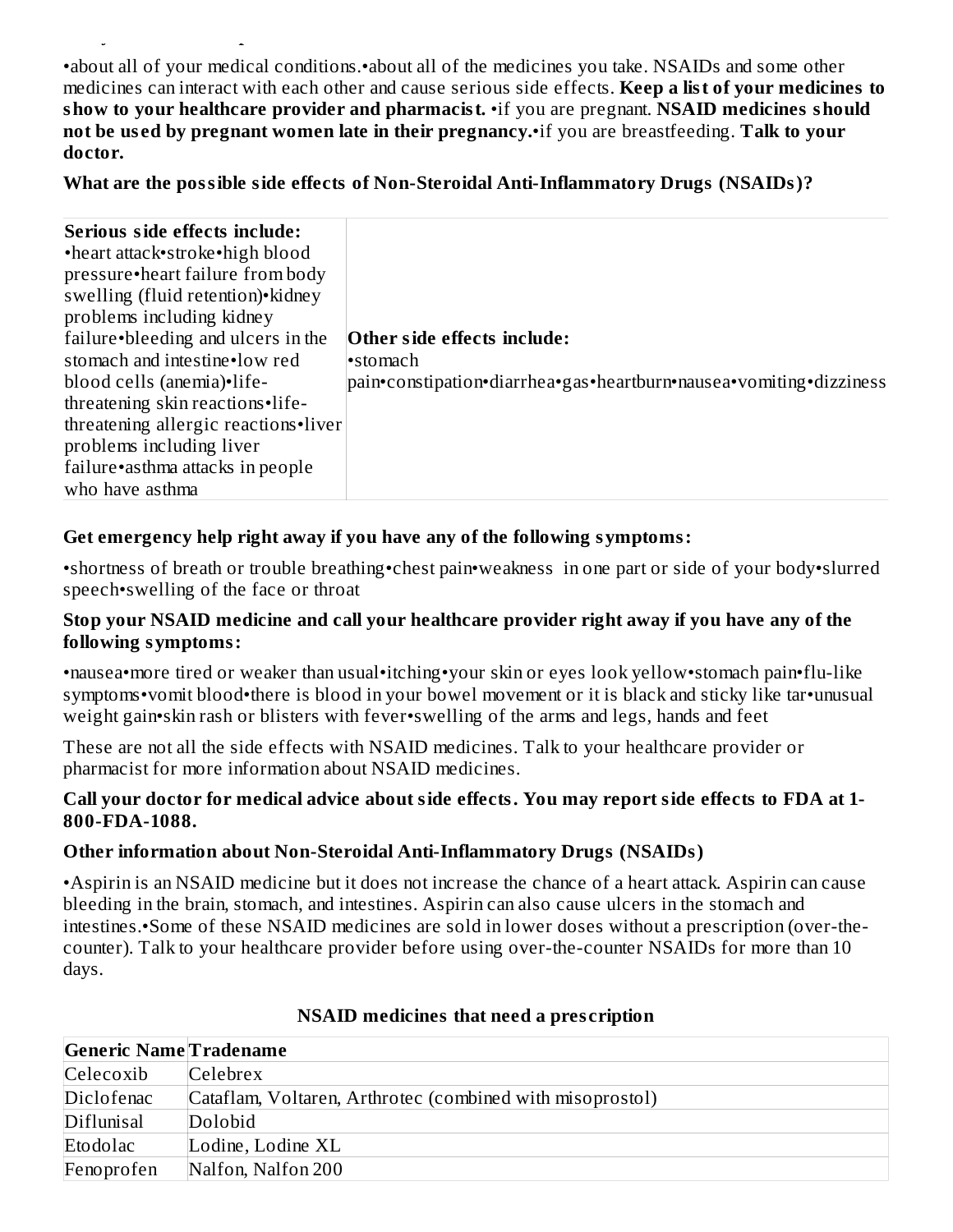| Flurbiprofen | Ansaid                                                                                      |
|--------------|---------------------------------------------------------------------------------------------|
|              | Motrin, Tab-Profen, Vicoprofen <sup>*</sup> (combined with hydrocodone), Combunox (combined |
| Ibuprofen    | with oxycodone)                                                                             |
| Indomethacin | Indocin, Indocin SR, Indo-Lemmon, Indomethagan                                              |
| Ketoprofen   | Oruvail                                                                                     |
| Ketorolac    | Toradol                                                                                     |
| Mefenamic    | Ponstel                                                                                     |
| Acid         |                                                                                             |
| Meloxicam    | Mobic                                                                                       |
| Nabumetone   | Relafen                                                                                     |
| Naproxen     | Naprosyn, Anaprox, Anaprox DS, EC-Naprosyn, Naprelan, Naprapac (copackaged with             |
|              | lansoprazole)                                                                               |
| Oxaprozin    | Daypro                                                                                      |
| Piroxicam    | Feldene                                                                                     |
| Sulindac     | Clinoril                                                                                    |
| Tolmetin     | Tolectin, Tolectin DS, Tolectin 600                                                         |

\* Vicoprofen contains the same dose of ibuprofen as over-the-counter (OTC) NSAIDs, and is usually used for less than 10 days to treat pain. The OTC NSAID label warns that long term continuous use may increase the risk of heart attack or stroke.

*This Medication Guide has been approved by the U.S. Food and Drug Administration.*

*Revised 04/2015*

## **PACKAGE LABEL.PRINCIPAL DISPLAY PANEL**

#### **PRINCIPAL DISPLAY PANEL - 15 mg**

#### **NDC 62250-676-30**

#### **MeloxicamTablets USP15 mg**

#### **PHARMACIST: Dispens e the Medication Guide provided s eparately to each patient.**

#### **Rx only 30 Tablets**

Each tablet contains: Meloxicam, USP 15 mg

Dispense in a tight, light-resistant container as defined in the USP using a child-resistant closure.

Keep container tightly closed.

#### **Keep this and all medication out of the reach of children.**

**Store at 20° to 25°C (68° to 77°F). [See USP Controlled Room Temperature.]**

#### **Protect from moisture.**

**Usual Dosage:** See accompanying prescribing information.

#### **Manufactured for :**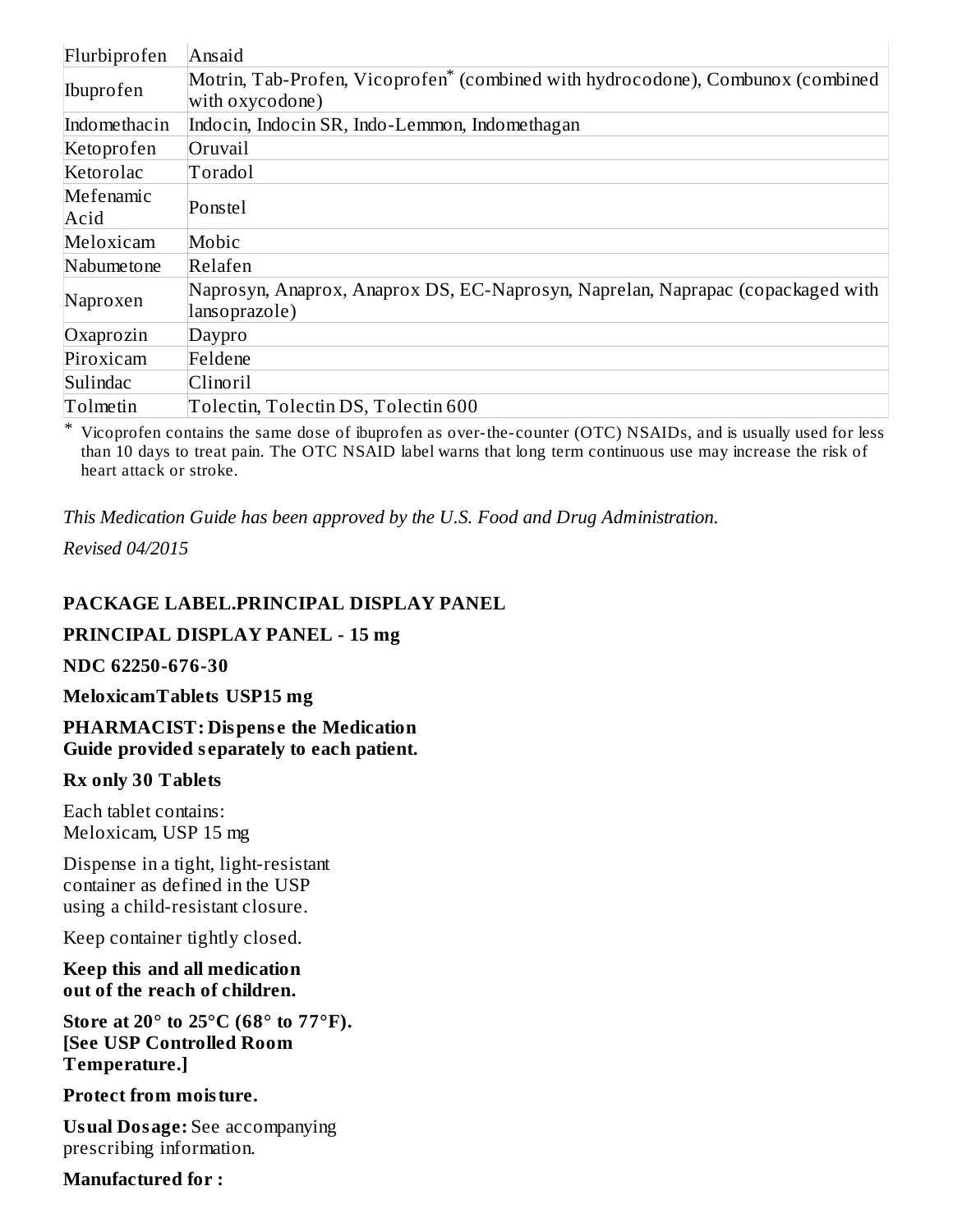#### **Belcher Pharmaceuticals,LLC**

#### **Largo,FL-33777**



| <b>MELOXICAM</b>                                           |                         |                          |                 |
|------------------------------------------------------------|-------------------------|--------------------------|-----------------|
| meloxicam tablet                                           |                         |                          |                 |
|                                                            |                         |                          |                 |
| <b>Product Information</b>                                 |                         |                          |                 |
| Product Type                                               | HUMAN PRESCRIPTION DRUG | Item Code (Source)       | NDC:62250-676   |
| <b>Route of Administration</b>                             | ORAL                    |                          |                 |
|                                                            |                         |                          |                 |
|                                                            |                         |                          |                 |
| <b>Active Ingredient/Active Moiety</b>                     |                         |                          |                 |
|                                                            | <b>Ingredient Name</b>  | <b>Basis of Strength</b> | Strength        |
| MELOXICAM (UNII: VG2QF83CGL) (MELOXICAM - UNII:VG2QF83CGL) |                         | MELOXICAM                | $15 \text{ mg}$ |
|                                                            |                         |                          |                 |
|                                                            |                         |                          |                 |
| <b>Inactive Ingredients</b>                                |                         |                          |                 |
|                                                            | <b>Ingredient Name</b>  |                          | Strength        |
| <b>SILICON DIO XIDE (UNII: ETJ7Z6 XBU4)</b>                |                         |                          |                 |
| PO VIDO NE (UNII: FZ989GH94E)                              |                         |                          |                 |
| CROSPOVIDONE (UNII: 68401960MK)                            |                         |                          |                 |
| LACTOSE MONOHYDRATE (UNII: EWQ57Q8I5X)                     |                         |                          |                 |
| MAGNESIUM STEARATE (UNII: 70097M6I30)                      |                         |                          |                 |
| CELLULOSE, MICRO CRYSTALLINE (UNII: OP1R32D61U)            |                         |                          |                 |
| SODIUM CITRATE (UNII: 1Q73Q2JULR)                          |                         |                          |                 |
|                                                            |                         |                          |                 |